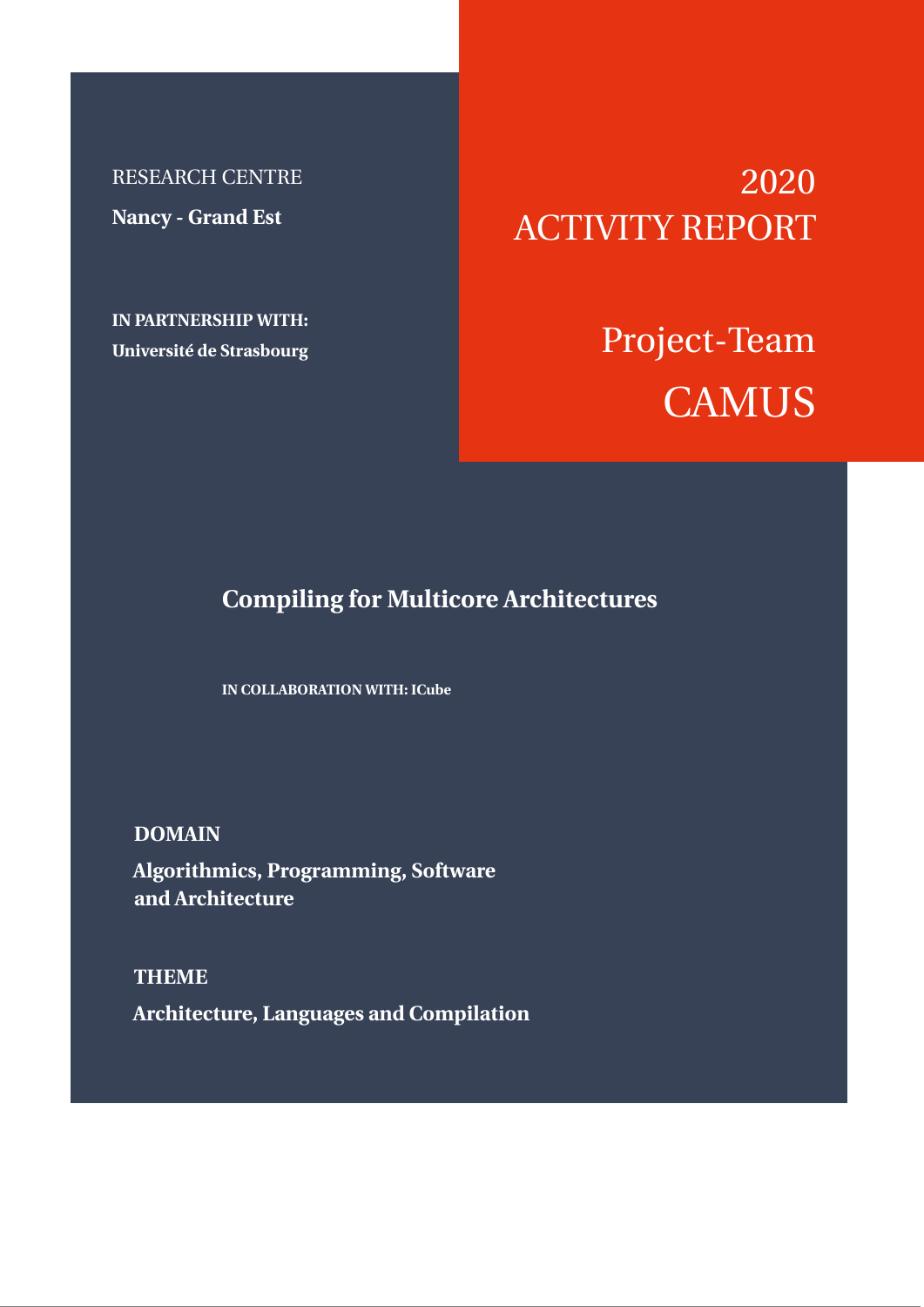# **Contents**

| <b>Project-Team CAMUS</b><br>1 |                                                                                                  |                                  |  |  |  |
|--------------------------------|--------------------------------------------------------------------------------------------------|----------------------------------|--|--|--|
| 1                              | Team members, visitors, external collaborators                                                   | 2                                |  |  |  |
| $\mathbf{2}$                   | <b>Overall objectives</b><br><b>Research program</b>                                             |                                  |  |  |  |
| 3                              |                                                                                                  |                                  |  |  |  |
|                                | 3.1<br>3.2                                                                                       | $\overline{4}$<br>$\overline{4}$ |  |  |  |
|                                | Dynamic Parallelization and Optimization, Virtual Machine<br>3.3                                 | 4                                |  |  |  |
|                                |                                                                                                  | 5                                |  |  |  |
|                                |                                                                                                  | 5                                |  |  |  |
|                                | <b>4</b> Application domains                                                                     |                                  |  |  |  |
| 5.                             | <b>Highlights of the year</b>                                                                    | 5                                |  |  |  |
|                                |                                                                                                  | 5                                |  |  |  |
| 6                              | New software and platforms                                                                       | 5                                |  |  |  |
|                                |                                                                                                  | 5                                |  |  |  |
|                                |                                                                                                  | 5                                |  |  |  |
|                                |                                                                                                  | 6                                |  |  |  |
|                                |                                                                                                  | 6<br>7                           |  |  |  |
|                                | 6.1.5                                                                                            | 7                                |  |  |  |
|                                | 6.1.6                                                                                            | 7                                |  |  |  |
|                                |                                                                                                  | $\overline{7}$                   |  |  |  |
|                                | 6.1.8                                                                                            | 8                                |  |  |  |
|                                |                                                                                                  | 8                                |  |  |  |
|                                |                                                                                                  | 8                                |  |  |  |
|                                |                                                                                                  | 9                                |  |  |  |
|                                |                                                                                                  | 9                                |  |  |  |
|                                |                                                                                                  | 9                                |  |  |  |
|                                |                                                                                                  | 10                               |  |  |  |
| 7                              | <b>New results</b>                                                                               | 10                               |  |  |  |
|                                | 7.1 Rec2Poly: Converting Recursions to Polyhedral Optimized Loops Using an Inspector-            |                                  |  |  |  |
|                                |                                                                                                  | 10                               |  |  |  |
|                                | 7.2                                                                                              | 11                               |  |  |  |
|                                | 11                                                                                               |                                  |  |  |  |
|                                | AutoParallel: Automatic Parallelization and Distributed Execution of Affine Loop Nests in<br>7.4 |                                  |  |  |  |
|                                |                                                                                                  | 11                               |  |  |  |
|                                | 7.5 OptiTrust: Producing Trustworthy High-Performance Code via Source-to-Source Transfor-        | 12                               |  |  |  |
|                                | 7.6                                                                                              | 12                               |  |  |  |
|                                | Automatic Task-Based Parallelization using Source to Source Transformations<br>7.7               | 12                               |  |  |  |
|                                | Task-Based Parallelization of the Fast-Multipole Method (FMM)<br>7.8                             | 12                               |  |  |  |
|                                | 7.9                                                                                              | 13                               |  |  |  |
|                                |                                                                                                  | 13                               |  |  |  |
|                                |                                                                                                  |                                  |  |  |  |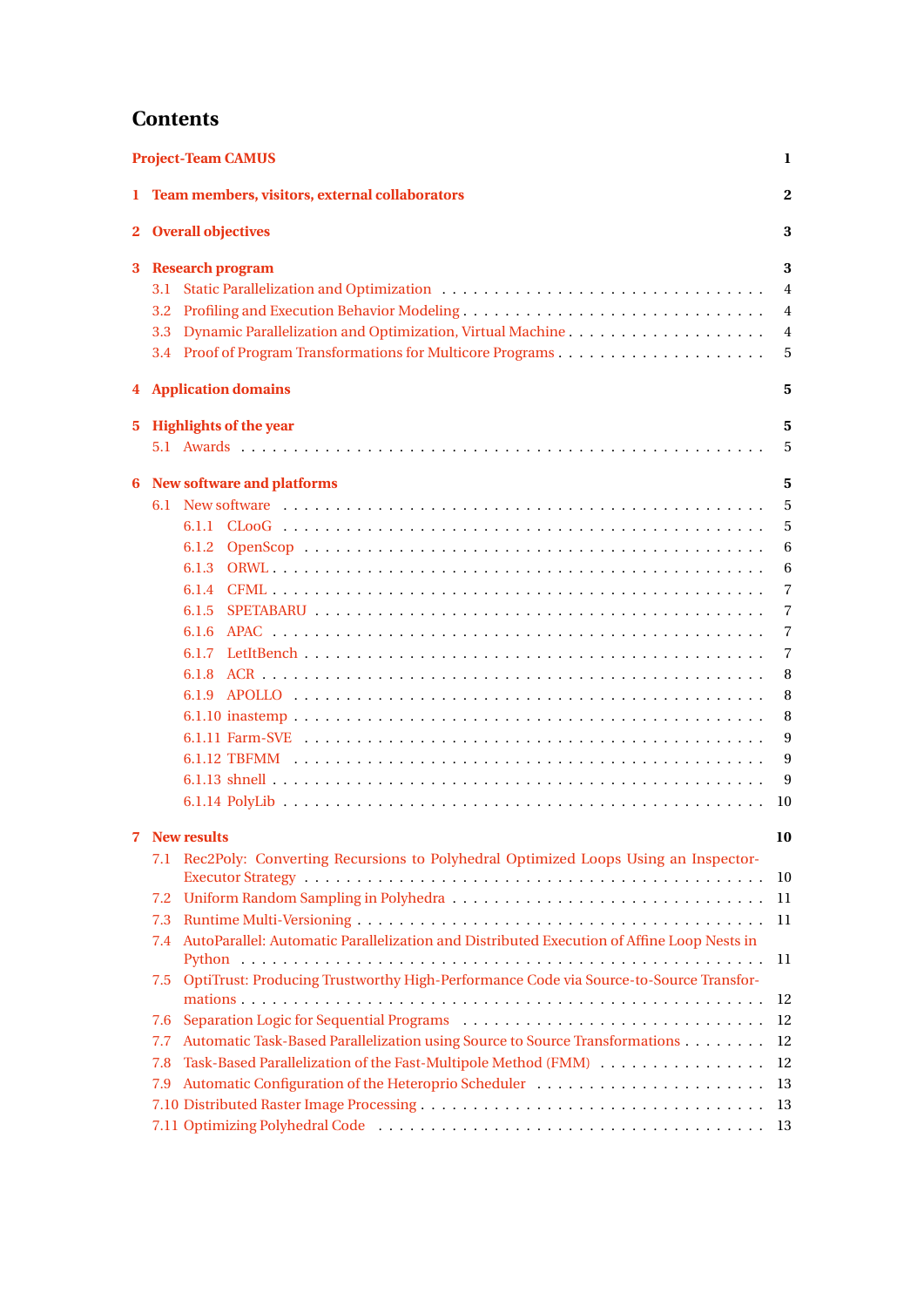|                                       | 8 Partnerships and cooperations                                                                                                 |       |                                                                 |     |  |  |
|---------------------------------------|---------------------------------------------------------------------------------------------------------------------------------|-------|-----------------------------------------------------------------|-----|--|--|
|                                       |                                                                                                                                 |       |                                                                 | 14  |  |  |
|                                       |                                                                                                                                 |       | 8.1.1 Collaborations in European programs, except FP7 and H2020 | 14  |  |  |
|                                       |                                                                                                                                 |       |                                                                 | 14  |  |  |
|                                       | 8.2                                                                                                                             |       |                                                                 | 14  |  |  |
|                                       |                                                                                                                                 | 8.2.1 |                                                                 | 14  |  |  |
|                                       |                                                                                                                                 | 8.2.2 |                                                                 | 15  |  |  |
| $\mathbf{q}$                          | <b>Dissemination</b>                                                                                                            |       |                                                                 |     |  |  |
|                                       |                                                                                                                                 |       |                                                                 | 15  |  |  |
|                                       |                                                                                                                                 | 9.1.1 |                                                                 | 15  |  |  |
|                                       |                                                                                                                                 | 9.1.2 |                                                                 | -16 |  |  |
|                                       |                                                                                                                                 | 9.1.3 |                                                                 | 16  |  |  |
|                                       |                                                                                                                                 |       |                                                                 | 16  |  |  |
|                                       | 9.2                                                                                                                             |       |                                                                 | 17  |  |  |
|                                       |                                                                                                                                 | 9.2.1 |                                                                 | 17  |  |  |
|                                       |                                                                                                                                 | 9.2.2 |                                                                 | 18  |  |  |
|                                       |                                                                                                                                 |       |                                                                 | 18  |  |  |
|                                       | 9.3                                                                                                                             |       |                                                                 | 18  |  |  |
|                                       |                                                                                                                                 |       |                                                                 | 18  |  |  |
|                                       |                                                                                                                                 | 9.3.2 |                                                                 | 18  |  |  |
|                                       |                                                                                                                                 |       |                                                                 | 18  |  |  |
| <b>10 Scientific production</b><br>19 |                                                                                                                                 |       |                                                                 |     |  |  |
|                                       |                                                                                                                                 |       |                                                                 |     |  |  |
|                                       | 10.2 Publications of the year $\dots \dots \dots \dots \dots \dots \dots \dots \dots \dots \dots \dots \dots \dots \dots \dots$ |       |                                                                 | 19  |  |  |
|                                       |                                                                                                                                 |       |                                                                 | 21  |  |  |
|                                       |                                                                                                                                 |       |                                                                 |     |  |  |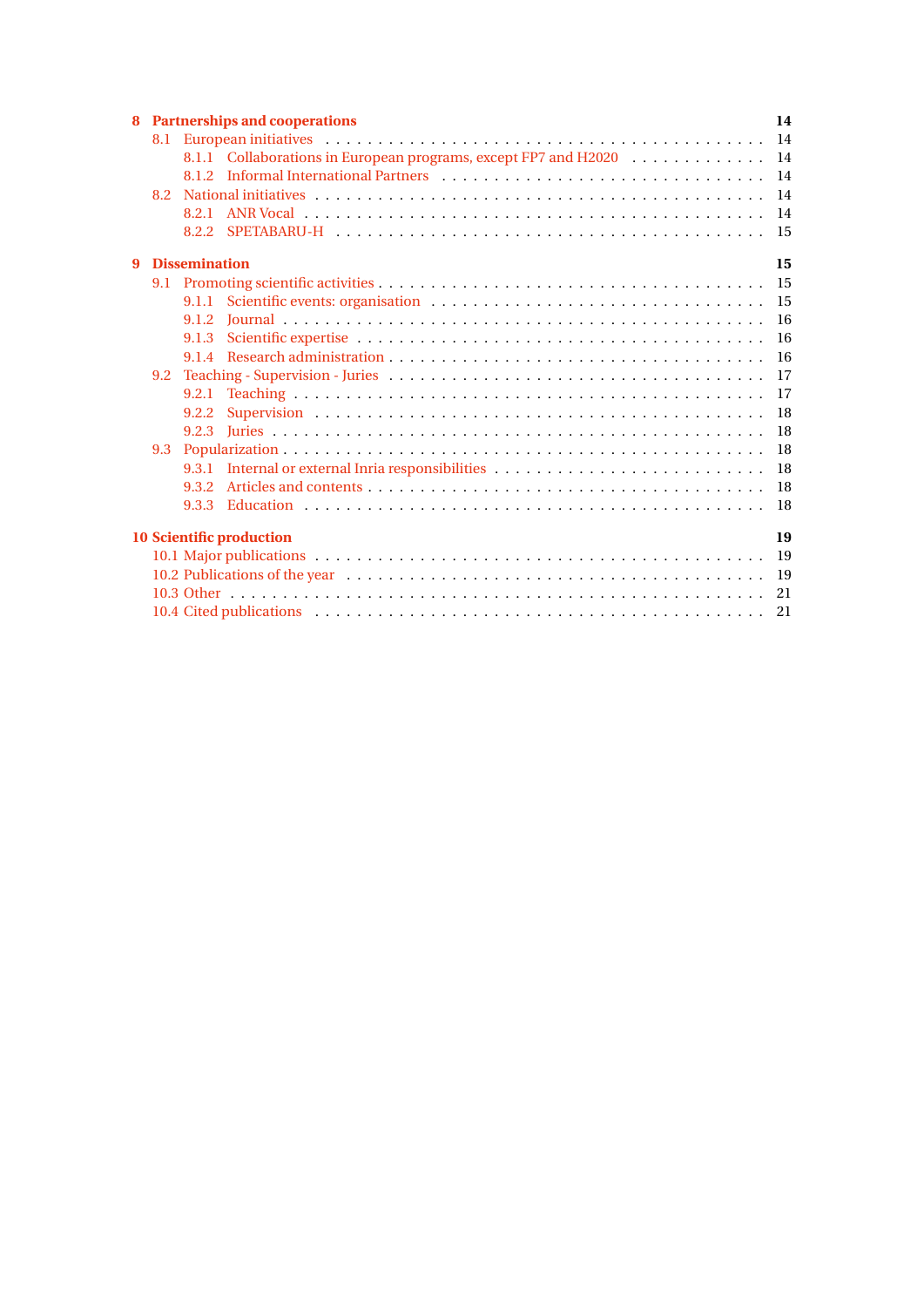# <span id="page-3-0"></span>**Project-Team CAMUS**

*Creation of the Team: 2009 July 01, updated into Project-Team: 2019 March 01*

# **Keywords**

# **[Computer sciences and digital sciences](https://raweb.inria.fr/rapportsactivite/RA2020/static/keywords/ComputerScienceandDigitalScience.html)**

- A1.1.1. Multicore, Manycore
- A1.1.4. High performance computing
- A2.1.1. Semantics of programming languages
- A2.1.6. Concurrent programming
- A2.2.1. Static analysis
- A2.2.4. Parallel architectures
- A2.2.5. Run-time systems
- A2.2.6. GPGPU, FPGA...
- A2.2.7. Adaptive compilation
- A2.4. Formal method for verification, reliability, certification

# **[Other research topics and application domains](https://raweb.inria.fr/rapportsactivite/RA2020/static/keywords/OtherResearchTopicsandApplicationDomains.html)**

- B4.5.1. Green computing
- B6.1.1. Software engineering
- B6.6. Embedded systems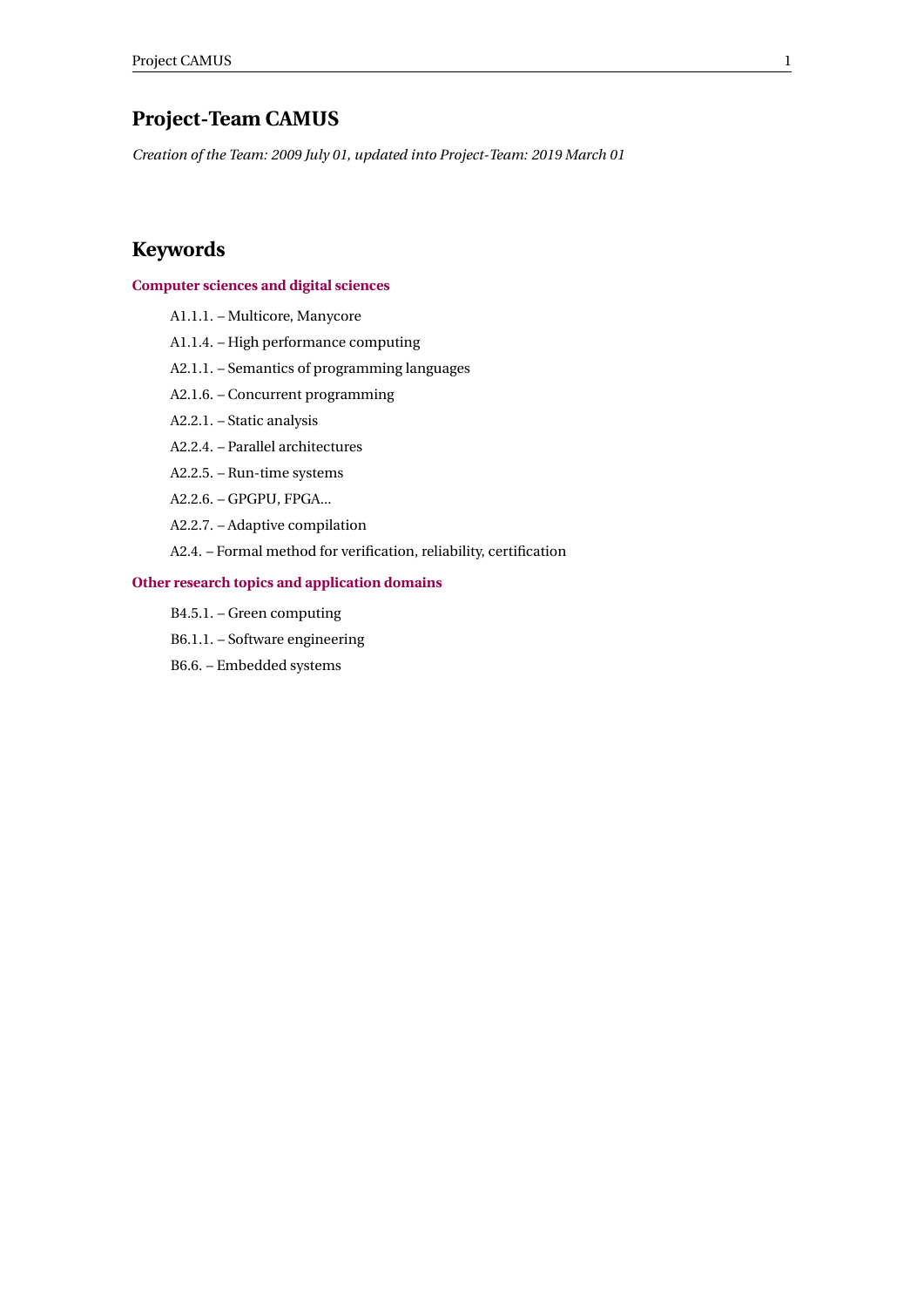# <span id="page-4-0"></span>**1 Team members, visitors, external collaborators**

# **Research Scientists**

- Bérenger Bramas [Inria, Researcher]
- Arthur Charguéraud [Inria, Researcher]
- Jens Gustedt [Inria, Senior Researcher, HDR]

# **Faculty Members**

- Philippe Clauss [Team leader, Univ de Strasbourg, Professor, HDR]
- Cédric Bastoul [Univ de Strasbourg, Professor, until Mar 2020, HDR]
- Alain Ketterlin [Univ de Strasbourg, Associate Professor]
- Vincent Loechner [Univ de Strasbourg, Associate Professor]
- Éric Violard [Univ de Strasbourg, Associate Professor, HDR]

# **Post-Doctoral Fellow**

• Damien Rouhling [Inria, until Aug 2020]

# **PhD Students**

- Clement Flint [Univ de Strasbourg, from Nov 2020]
- Salwa Kobeissi [Univ de Strasbourg, ATER, From Sep 2020]
- Harenome Ranaivoarivony-Razanajato [Univ de Strasbourg, until Sep 2020]

# **Technical Staff**

• Paul Cardosi [Inria, Engineer]

# **Interns and Apprentices**

- Emilien Bauer [Univ de Strasbourg]
- Nicolas Chappe [École Normale Supérieure de Lyon, from Sep 2020]
- Clement Flint [Univ de Strasbourg, until Jul 2020]
- Garip Kusoglu [Univ de Strasbourg]

# **Administrative Assistant**

• Ouiza Herbi [Inria]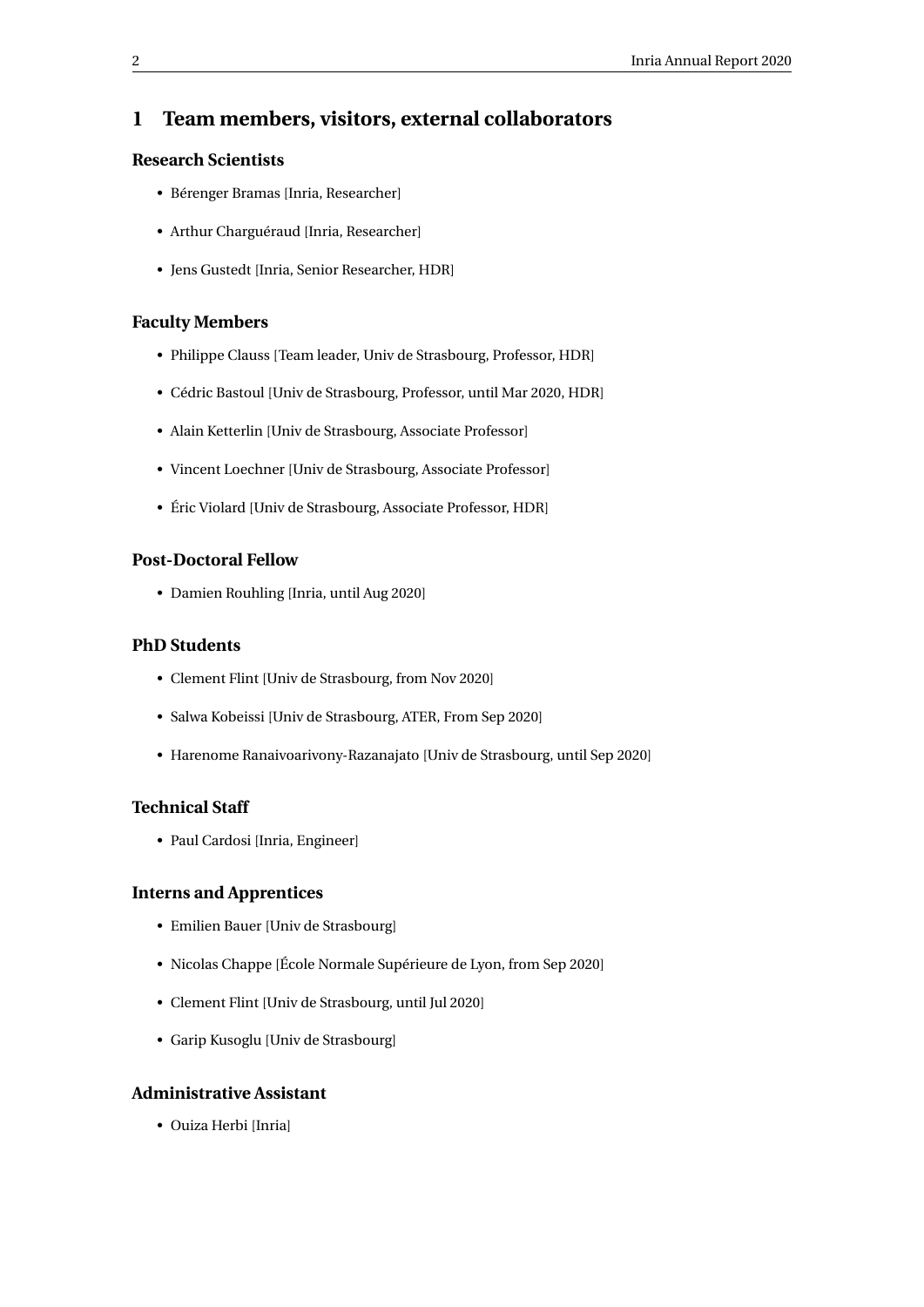# <span id="page-5-0"></span>**2 Overall objectives**

The CAMUS team is focusing on developing, adapting and extending automatic parallelization and optimization techniques, as well as proof and certification methods, for the efficient use of current and future multicore processors.

The team's research activities are organized into four main issues that are closely related to reach the following objectives: performance, correctness and productivity. These issues are: static parallelization and optimization of programs (where all statically detected parallelisms are expressed as well as all "hypothetical" parallelisms which would be eventually taken advantage of at runtime), profiling and execution behavior modeling (where expressive representation models of the program execution behavior will be used as engines for dynamic parallelizing processes), dynamic parallelization and optimization of programs (such transformation processes running inside a virtual machine), and finally program transformation proofs (where the correctness of many static and dynamic program transformations has to be ensured).

# <span id="page-5-1"></span>**3 Research program**

The various objectives we are expecting to reach are directly related to the search of adequacy between the software and the new multicore processors evolution. They also correspond to the main research directions suggested by Hall, Padua and Pingali in [\[40\]](#page-24-0). Performance, correctness and productivity must be the users' perceived effects. They will be the consequences of research works dealing with the following issues:

- Issue 1: Static Parallelization and Optimization
- Issue 2: Profiling and Execution Behavior Modeling
- Issue 3: Dynamic Program Parallelization and Optimization, Virtual Machine
- Issue 4: Proof of Program Transformations for Multicores

The development of efficient and correct applications for multicore processors requires stepping in every application development phase, from the initial conception to the final run.

Upstream, all potential parallelism of the application has to be exhibited. Here static analysis and transformation approaches (issue 1) must be performed, resulting in *multi-parallel* intermediate code advising the running virtual machine about all the parallelism that can be taken advantage of. However the compiler does not have much knowledge about the execution environment. It obviously knows the instruction set, it can be aware of the number of available cores, but it does not know the actual available resources at any time during the execution (memory, number of free cores, etc.).

That is the reason why a "virtual machine" mechanism will have to adapt the application to the resources (issue 3). Moreover the compiler will be able to take advantage only of a part of the parallelism induced by the application. Indeed some program information (values of the variables, accessed memory addresses, etc.) being available only at runtime, another part of the available parallelism will have to be generated on-the-fly during the execution, here also, thanks to a dynamic mechanism.

This on-the-fly parallelism extraction will be performed using speculative behavior models (issue 2), such models allowing to generate speculative parallel code (issue 3). Between our behavior modeling objectives, we can add the behavior monitoring, or profiling, of a program version. Indeed, the complexity of current and future architectures avoids assuming an optimal behavior regarding a given program version. A monitoring process will make it possible to select on-the-fly the best parallelization.

These different parallelization steps are schematized in figure [1.](#page-6-3)

Our project relies on the conception of a production chain for efficient execution of an application on a multicore architecture. Each link of this chain has to be formally verified in order to ensure correctness as well as efficiency. More precisely, it has to be ensured that the compiler produces a correct intermediate code, and that the virtual machine actually performs the parallel execution semantically equivalent to the source code: every transformation applied to the application, either statically by the compiler or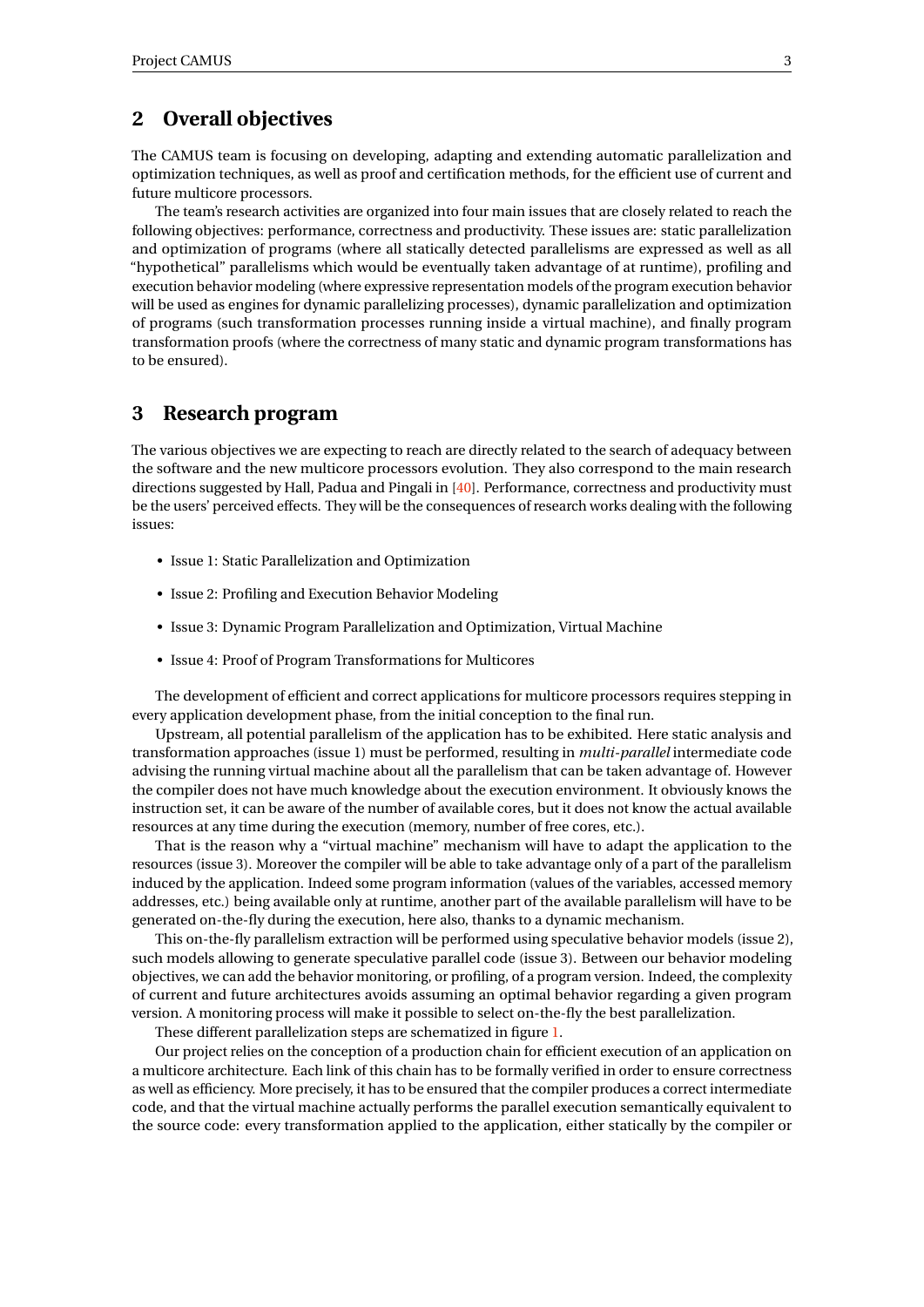

<span id="page-6-3"></span>Figure 1: Steps for automatic parallelization on multicore architectures.

dynamically by the virtual machine, must preserve the initial semantics. This must be proved formally (issue 4).

In the following, those different issues are detailed while forming our global, long term vision of what has to be done.

# <span id="page-6-0"></span>**3.1 Static Parallelization and Optimization**

**Participants**: Vincent Loechner, Philippe Clauss, Éric Violard, Cédric Bastoul, Arthur Charguéraud, Bérenger Bramas, Harenome Ranaivoarivony-Razanajato

Static optimizations, from source code at compile time, benefit from two decades of research in automatic parallelization: many works address the parallelization of loop nests accessing multi-dimensional arrays, and these works are now mature enough to generate efficient parallel code [\[39\]](#page-23-2). Low-level optimizations, in the assembly code generated by the compiler, have also been extensively dealt with for single-core and require few adaptations to support multicore architectures. Concerning multicore specific parallelization, we propose to explore two research directions to take full advantage of these architectures: adapting parallelization to multicore architectures and expressing many potential parallelisms.

# <span id="page-6-1"></span>**3.2 Profiling and Execution Behavior Modeling**

**Participants**: Alain Ketterlin, Philippe Clauss, Salwa Kobeissi

The increasing complexity of programs and hardware architectures makes it ever harder to characterize beforehand a given program's run time behavior. The sophistication of current compilers and the variety of transformations they are able to apply cannot hide their intrinsic limitations. As new abstractions like transactional memories appear, the dynamic behavior of a program strongly conditions its observed performance. All these reasons explain why empirical studies of sequential and parallel program executions have been considered increasingly relevant. Such studies aim at characterizing various facets of one or several program runs, *e.g.*, memory behavior, execution phases, etc. In some cases, such studies characterize more the compiler than the program itself. These works are of tremendous importance to highlight all aspects that escape static analysis, even though their results may have a narrow scope, due to the possible incompleteness of their input data sets.

#### <span id="page-6-2"></span>**3.3 Dynamic Parallelization and Optimization, Virtual Machine**

**Participants**: Philippe Clauss, Salwa Kobeissi, Jens Gustedt, Alain Ketterlin, Bérenger Bramas

Dynamic parallelization and optimization has become essential with the advent of the new multicore architectures. When using a dynamic scheme, the performed instructions are not only dedicated to the application functionalities, but also to its control and its transformation, and so in its own interest. Behaving like a computer virus, such a scheme should rather be qualified as a "vitamin". It perfectly knows the current characteristics of the execution environment and owns some qualitative information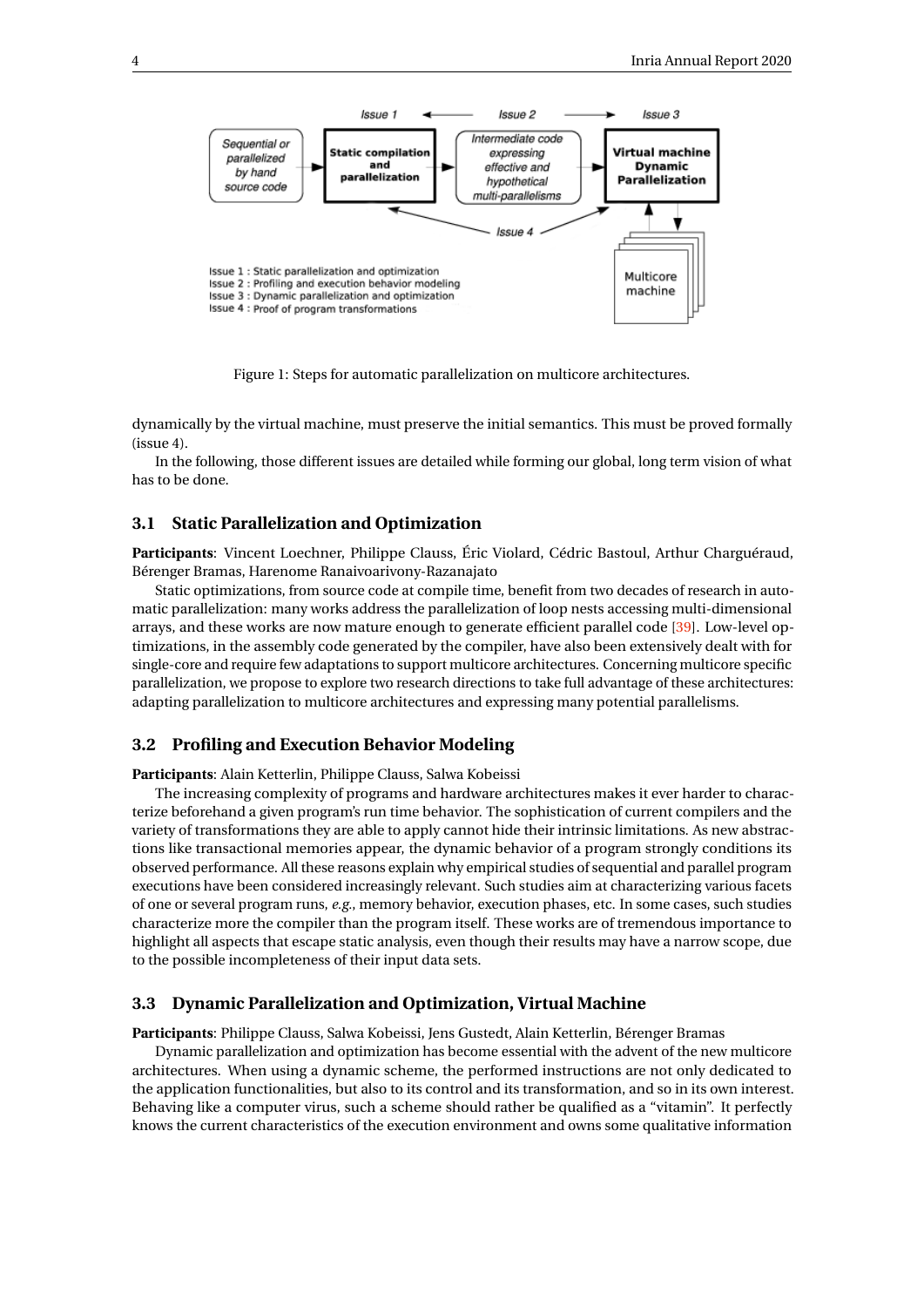thanks to a behavior modeling process (issue 2). It provides a significant optimization ability compared to a static compiler, while observing the evolution of the availability of live resources.

# <span id="page-7-0"></span>**3.4 Proof of Program Transformations for Multicore Programs**

**Participants**: Arthur Charguéraud, Alain Ketterlin, Éric Violard,

Our main objective consists in certifying the critical modules of our optimization tools (the compiler and the virtual machine). First we will prove the main loop transformation algorithms which constitute the core of our system.

The optimization process can be separated into two stages: the transformations consisting in optimizing the sequential code and in exhibiting parallelism, and those consisting in optimizing the parallel code itself. The first category of optimizations can be proved within a sequential semantics. For the other optimizations, we need to work within a concurrent semantics. We expect the first stage of optimization to produce data-race free code. For the second stage of optimization we will first assume that the input code is data-race free. We will prove those transformations using Appel's concurrent separation logic [\[41\]](#page-24-1). Proving transformations involving programs which are not data-race free will constitute a longer term research goal.

# <span id="page-7-1"></span>**4 Application domains**

Computational performance being our main objective, our target applications are characterized by intensive computation phases. Such applications are numerous in the domains of scientific computations, optimization, data mining and multimedia. In particular, several members of the team have contributed to high-performance code for numerical simulation of differential equations.

Applications involving intensive computations are necessarily high energy consumers. However this consumption can be significantly reduced thanks to optimization and parallelization. Although this issue is not our prior objective, we can expect some positive effects for the following reasons:

- Program parallelization tries to distribute the workload equally among the cores. Thus an equivalent performance, or even a better performance, to a sequential higher frequency execution on one single core, can be obtained.
- Memory and memory accesses are high energy consumers. Lowering the memory consumption, lowering the number of memory accesses and maximizing the number of accesses in the low levels of the memory hierarchy (registers, cache memories) have a positive consequence on execution speed, but also on energy consumption.

# <span id="page-7-2"></span>**5 Highlights of the year**

# <span id="page-7-3"></span>**5.1 Awards**

The paper *Provably and Practically Efficient Granularity Control* by Umut A. Acar (CMU and Inria), Vitaly Aksenov (Inria and ITMO University), Arthur Charguéraud (Inria & Université de Strasbourg, CNRS, ICube), and Mike Rainey (Indiana University and Inria), published at the Symposium on Principles and Practice of Parallel Programming (PPoPP) 2019, was selected as a **[SIGPLAN Research Highlights Papers](https://www.sigplan.org/Highlights/Papers/)** in July 2020. Only a handful of papers are selected each year from the domain of research on programming languages.

# <span id="page-7-4"></span>**6 New software and platforms**

# <span id="page-7-5"></span>**6.1 New software**

## <span id="page-7-6"></span>**6.1.1 CLooG**

**Name:** Code Generator in the Polyhedral Model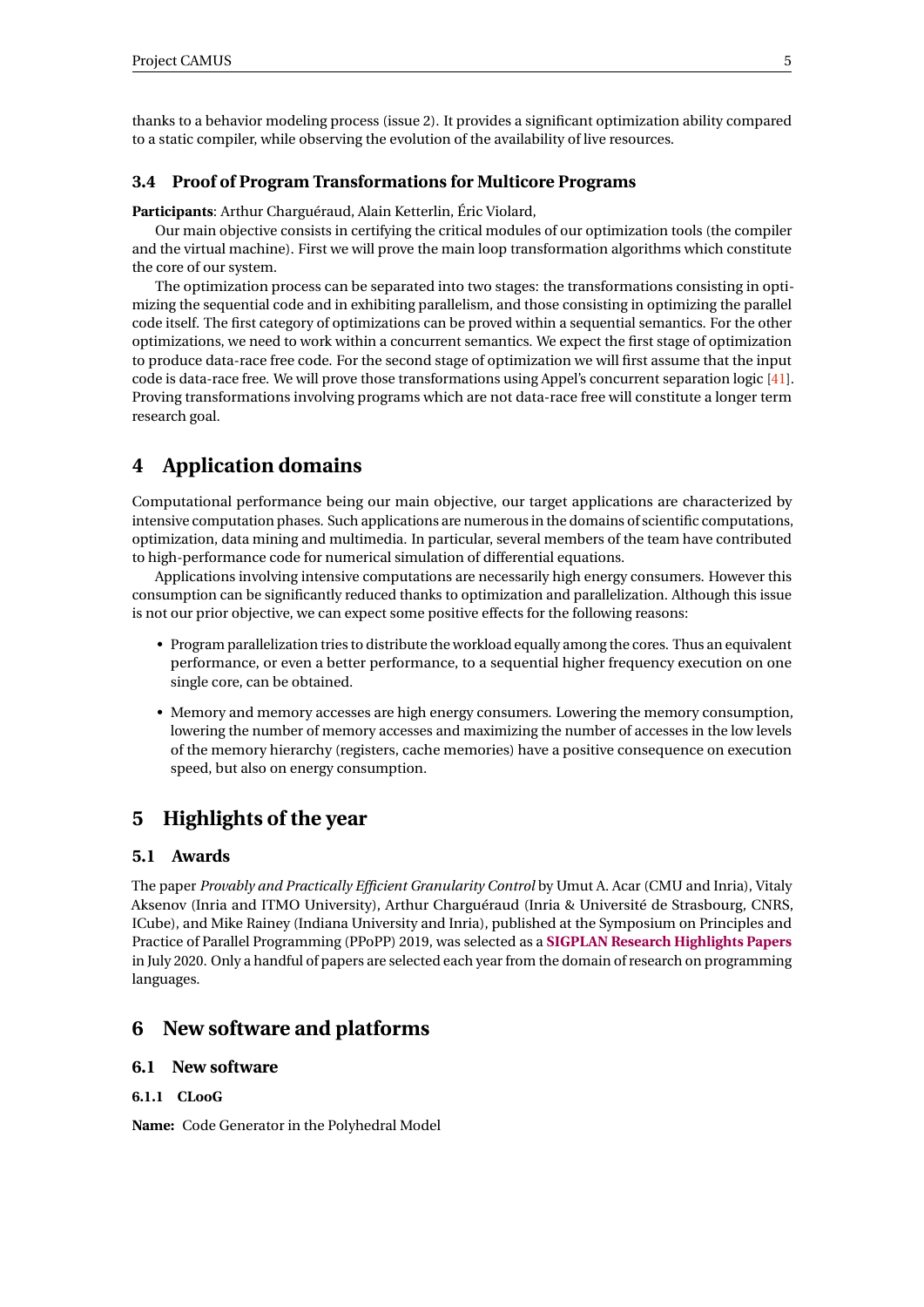**Keywords:** Polyhedral compilation, Optimizing compiler, Code generator

**Functional Description:** CLooG is a free software and library to generate code (or an abstract syntax tree of a code) for scanning Z-polyhedra. That is, it finds a code (e.g. in C, FORTRAN...) that reaches each integral point of one or more parameterized polyhedra. CLooG has been originally written to solve the code generation problem for optimizing compilers based on the polyhedral model. Nevertheless it is used now in various area e.g. to build control automata for high-level synthesis or to find the best polynomial approximation of a function. CLooG may help in any situation where scanning polyhedra matters. While the user has full control on generated code quality, CLooG is designed to avoid control overhead and to produce a very effective code. CLooG is widely used (including by GCC and LLVM compilers), disseminated (it is installed by default by the main Linux distributions) and considered as the state of the art in polyhedral code generation.

**Release Contributions:** It mostly solves building and offers a better OpenScop support.

**URL:** <http://www.cloog.org>

**Author:** Cédric Bastoul

**Contacts:** Cédric Bastoul, Albert Cohen

**Participant:** Cédric Bastoul

#### <span id="page-8-0"></span>**6.1.2 OpenScop**

**Name:** A Specification and a Library for Data Exchange in Polyhedral Compilation Tools

**Keywords:** Polyhedral compilation, Optimizing compiler

**Functional Description:** OpenScop is an open specification that defines a file format and a set of data structures to represent a static control part (SCoP for short), i.e., a program part that can be represented in the polyhedral model. The goal of OpenScop is to provide a common interface to the different polyhedral compilation tools in order to simplify their interaction. To help the tool developers to adopt this specification, OpenScop comes with an example library (under 3-clause BSD license) that provides an implementation of the most important functionalities necessary to work with OpenScop.

**URL:** [http://icps.u-strasbg.fr/people/bastoul/public\\_html/development/openscop/](http://icps.u-strasbg.fr/people/bastoul/public_html/development/openscop/)

**Contact:** Cédric Bastoul

**Participant:** Cédric Bastoul

#### <span id="page-8-1"></span>**6.1.3 ORWL**

**Name:** Ordered Read-Write Lock

**Keywords:** Task scheduling, Deadlock detection

**Functional Description:** ORWL is a reference implementation of the Ordered Read-Write Lock tools. The macro definitions and tools for programming in C99 that have been implemented for ORWL have been separated out into a toolbox called P99.

**Publications:** [inria-00330024,](https://hal.inria.fr/inria-00330024) [hal-01621936,](https://hal.inria.fr/hal-01621936) [hal-01325648,](https://hal.inria.fr/hal-01325648) [hal-01337093](https://hal.inria.fr/hal-01337093)

**Author:** Jens Gustedt

**Contacts:** Jens Gustedt, Stéphane Vialle, Mariem Saied

**Participants:** Jens Gustedt, Mariem Saied, Stéphane Vialle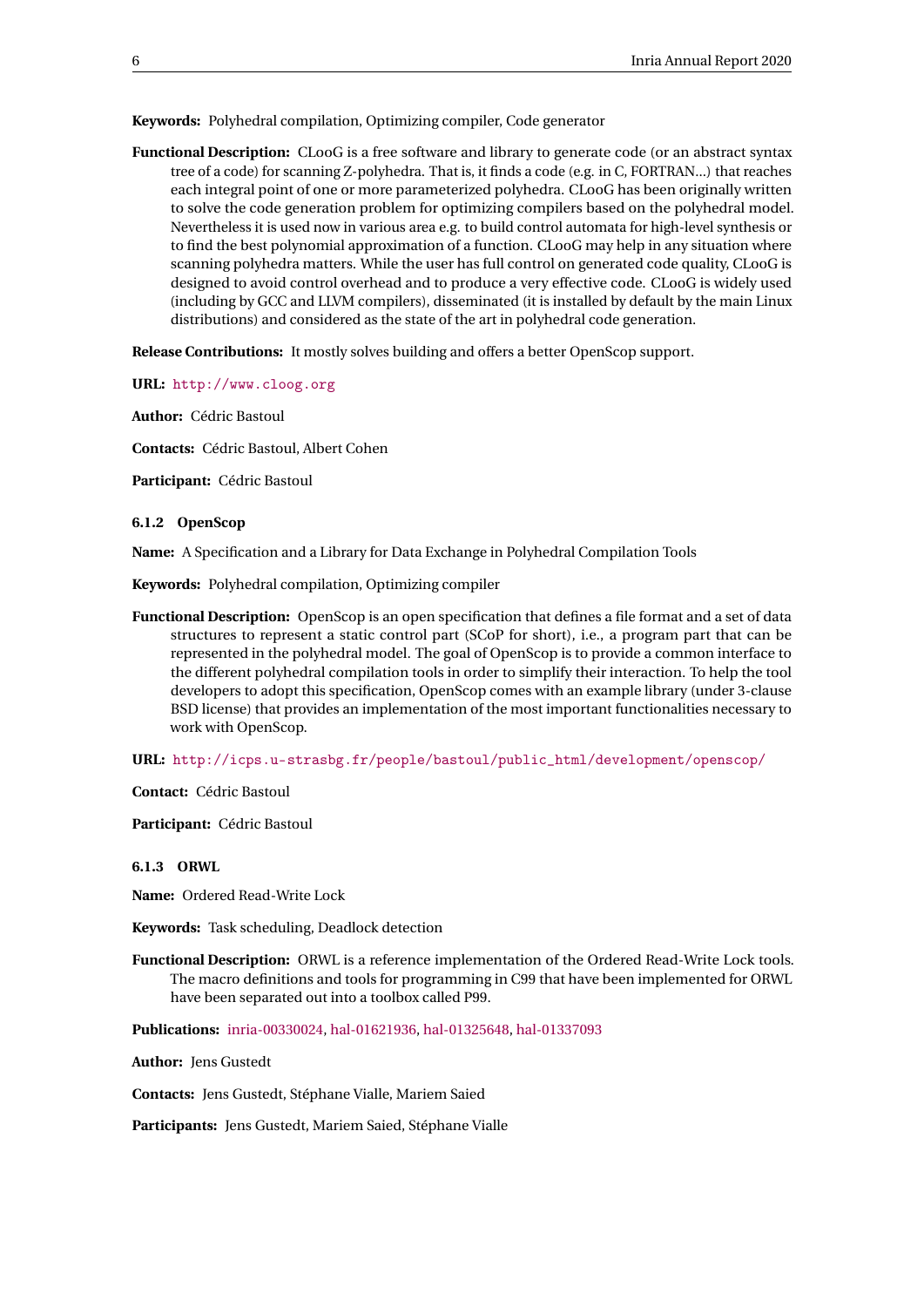#### <span id="page-9-0"></span>**6.1.4 CFML**

**Name:** Interactive program verification using characteristic formulae

**Keywords:** Coq, Software Verification, Deductive program verification, Separation Logic

**Functional Description:** The CFML tool supports the verification of OCaml programs through interactive Coq proofs. CFML proofs establish the full functional correctness of the code with respect to a specification. They may also be used to formally establish bounds on the asymptotic complexity of the code. The tool is made of two parts: on the one hand, a characteristic formula generator implemented as an OCaml program that parses OCaml code and produces Coq formulae, and, on the other hand, a Coq library that provides notations and tactics for manipulating characteristic formulae interactively in Coq.

**URL:** <http://www.chargueraud.org/softs/cfml/>

**Contact:** Arthur Charguéraud

**Participants:** Arthur Charguéraud, Armaël Guéneau, François Pottier

#### <span id="page-9-1"></span>**6.1.5 SPETABARU**

**Name:** SPEculative TAsk-BAsed RUntime system

**Keywords:** HPC, Parallel computing, Task-based algorithm

**Functional Description:** SPETABARU is a task-based runtime system for multi-core architectures that includes speculative execution models. It is a pure C++11 product without external dependency. It uses advanced meta-programming and allows for an easy customization of the scheduler. It is also capable to generate execution traces in SVG to better understand the behavior of the applications.

**URL:** <https://gitlab.inria.fr/bramas/spetabaru>

**Contact:** Bérenger Bramas

#### <span id="page-9-2"></span>**6.1.6 APAC**

**Keywords:** Source-to-source compiler, Automatic parallelization, Parallel programming

**Scientific Description:** APAC is a compiler for automatic parallelization that transforms C++ source code to make it parallel by inserting tasks. It uses the tasks+dependencies paradigm and relies on OpenMP or SPETABARU as runtime system. Internally, it is based on Clang-LLVM.

**Functional Description:** Automatic task-based parallelization compiler

**URL:** <https://gitlab.inria.fr/bramas/apac>

**Contact:** Bérenger Bramas

**Participants:** Bérenger Bramas, Stéphane Genaud, Garip Kusoglu

#### <span id="page-9-3"></span>**6.1.7 LetItBench**

**Name:** Lenient to Errors, Transformations, Irregularities and Turbulence Benchmarks

**Keywords:** Approximate computing, Benchmarking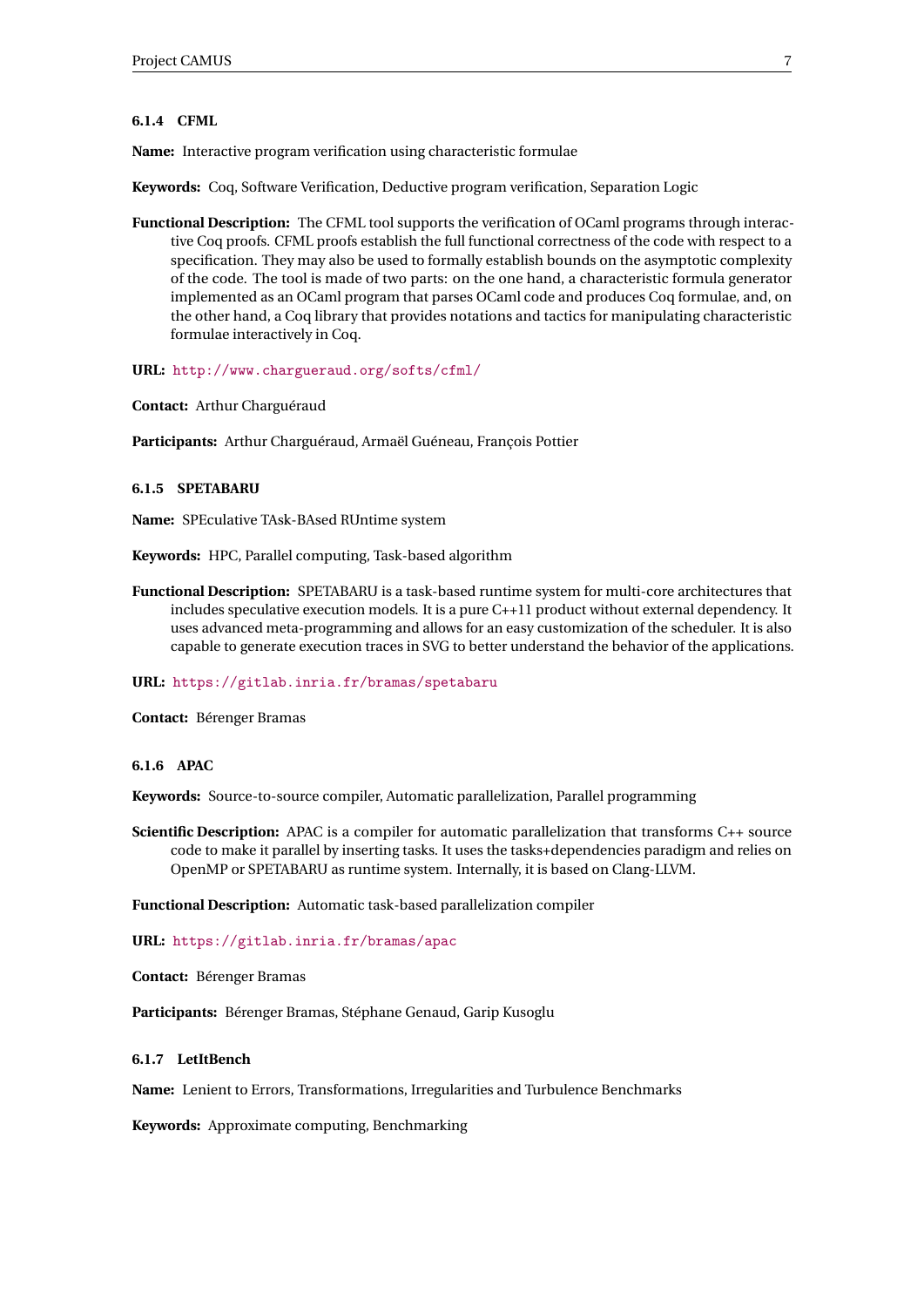**Functional Description:** LetItBench is a benchmark set to help evaluating works on approximate compilation techniques. We propose a set of meaningful applications with an iterative kernel, that is not too complex for automatic analysis and can be analyzed by polyhedral tools. The benchmark set called LetItBench (Lenient to Errors, Transformations, Irregularities and Turbulence Benchmarks) is composed of standalone applications written in C, and a benchmark runner based on CMake. The benchmark set includes fluid simulation, FDTD, heat equations, game of life or K-means clustering. It spans various kind of applications that are resilient to approximation.

**URL:** <https://github.com/Syllo/LetItBench>

**Contacts:** Maxime Schmitt, Cédric Bastoul

<span id="page-10-0"></span>**6.1.8 ACR**

**Name:** Adaptive Code Refinement

**Keywords:** Approximate computing, Optimizing compiler

**Functional Description:** ACR is to approximate programming what OpenMP is to parallel programming. It is an API including a set of language extensions to provide the compiler with pertinent information about how to approximate a code block, a high-level compiler to automatically generate the approximated code, and a runtime library to exploit the approximation information at runtime according to the dataset properties. ACR is designed to provide approximate computing to non experts. The programmer may write a trivial code without approximation, provide approximation information thanks to pragmas, and let the compiler generate an optimized code based on approximation.

**URL:** <https://github.com/Syllo/acr>

**Contacts:** Maxime Schmitt, Cédric Bastoul

#### <span id="page-10-1"></span>**6.1.9 APOLLO**

**Name:** Automatic speculative POLyhedral Loop Optimizer

**Keyword:** Automatic parallelization

**Functional Description:** APOLLO is dedicated to automatic, dynamic and speculative parallelization of loop nests that cannot be handled efficiently at compile-time. It is composed of a static part consisting of specific passes in the LLVM compiler suite, plus a modified Clang frontend, and a dynamic part consisting of a runtime system. It can apply on-the-fly any kind of polyhedral transformations, including tiling, and can handle nonlinear loops, as while-loops referencing memory through pointers and indirections. Some recent extensions enabling dynamic multiversioning have been implemented in 2020.

#### **URL:** <https://webpages.gitlabpages.inria.fr/apollo>

#### **Contact:** Philippe Clauss

**Participants:** Aravind Sukumaran-Rajam, Juan Manuel Martinez Caamaño, Manuel Selva, Philippe Clauss

#### <span id="page-10-2"></span>**6.1.10 inastemp**

**Keywords:** C++, Vectorization, SIMD, ARM

**Functional Description:** Inastemp provides a set of C++ classes to make vectorization with intrinsics easier. It aims at developing numerical kernels by separating the algorithm from the hardware target. Inastemp comes with several examples and patterns related to widespread use-cases. The library requires basic C++ knowledge about classes, templates, etc. It is not mandatory to really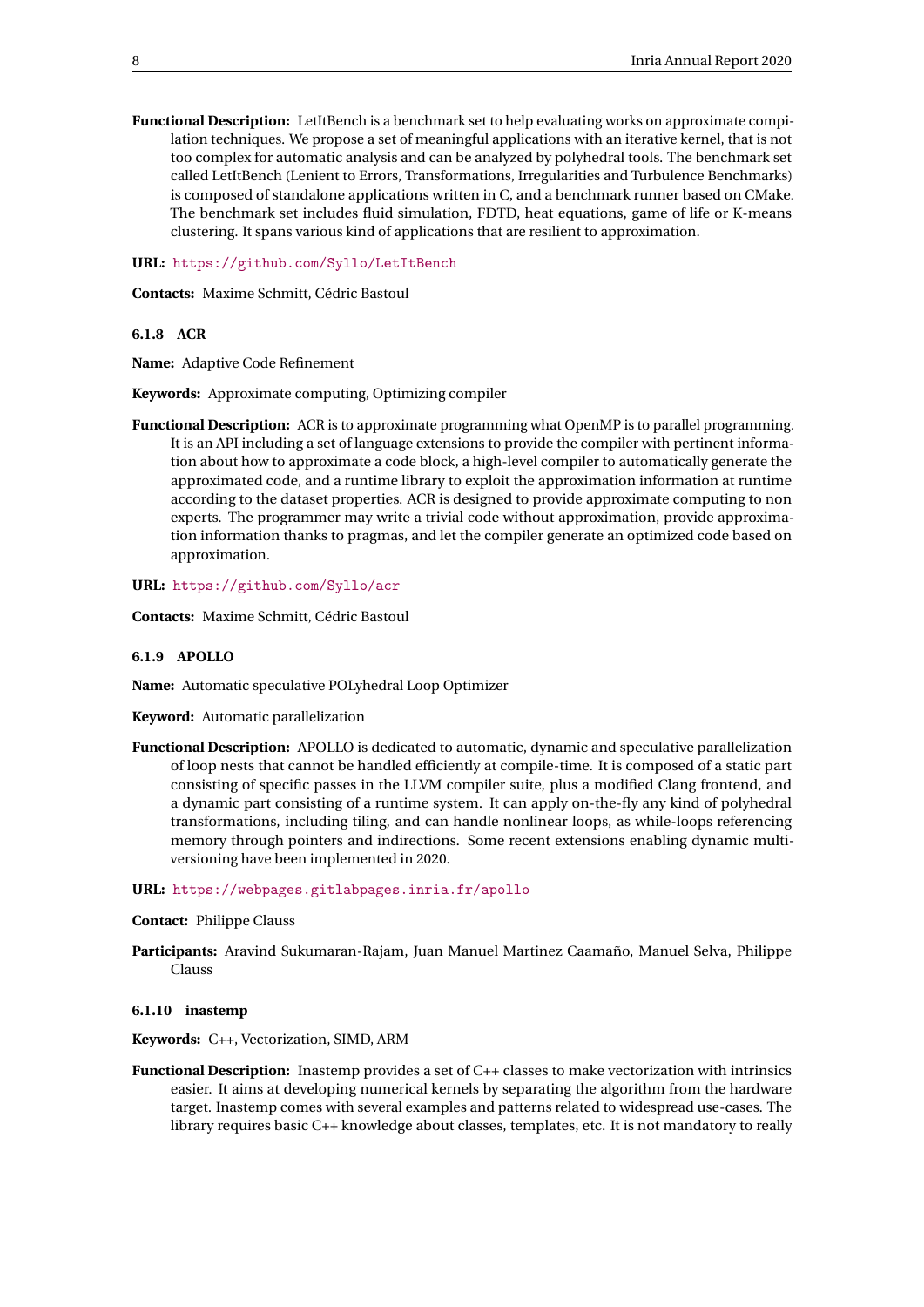know what is vectorization all about, but it certainly helps. For example, the increment of loops is usually tied to the underlying size of the vector, which means that one should understand why and where the increment is not equal to 1. A good way to use Inastemp would be to have a software engineer managing the inclusion and hiding the small complexities of the template process, and to have the scientists work with basic simple functions templatized against a vector type.

**URL:** <https://gitlab.inria.fr/bramas/inastemp>

**Contact:** Bérenger Bramas

#### <span id="page-11-0"></span>**6.1.11 Farm-SVE**

**Keywords:** Vectorization, ARM

**Functional Description:** Naive/scalar implementation of the ARM C language extensions (ACLE) for the ARM Scalable Vector Extension (SVE) in standard C++.

**URL:** <https://gitlab.inria.fr/bramas/farm-sve>

**Contact:** Bérenger Bramas

#### <span id="page-11-1"></span>**6.1.12 TBFMM**

#### **Keywords:** FMM, OpenMP, C++

**Functional Description:** TBFMM is a Fast Multipole Method (FMM) library parallelized with the taskbased method. It is designed to be easy to customize by creating new FMM kernels or new parallelization strategies. It uses the block-tree hierarchical data structure (also known as the group-tree), which is well-designed for the task-based parallelization, and can be easily extended to heterogeneous architectures (not yet supported but WIP). Users can implement new FMM kernels, new types of interacting elements or even new parallelization strategies. As such, it can be used as a simulation toolbox for scientists in physics or applied mathematics. It enables users to perform simulations while delegating the data structure, the algorithm and the parallelization to the library. Besides, TBFMM can also provide an interesting use case for the HPC research community regarding parallelization, optimization and scheduling of applications handling irregular data structures.

#### **URL:** <https://gitlab.inria.fr/bramas/tbfmm>

**Contact:** Bérenger Bramas

#### <span id="page-11-2"></span>**6.1.13 shnell**

**Name:** shnell

**Keywords:** Programming language, Source-to-source compiler

- **Scientific Description:** Locally replaceable code snippets can be used to easily specify and prototype compiler and language enhancements for the C language that work by local source-to-source transformation. The shnell toolbox implements the feature and provides many directives that can be used for compile time configuration and tuning, code unrolling, compile time expression evaluation and program modularization. The tool is also easily extensible by simple filters that can be programmed with any suitable text processing framework.
- **Functional Description:** Shnell is a tool to easily develop and prototype compiler and language enhancements that can be expressed by source-to-source transformation of C code

**URL:** <https://gustedt.gitlabpages.inria.fr/shnell/>

**Publication:** [hal-02998412](https://hal.inria.fr/hal-02998412)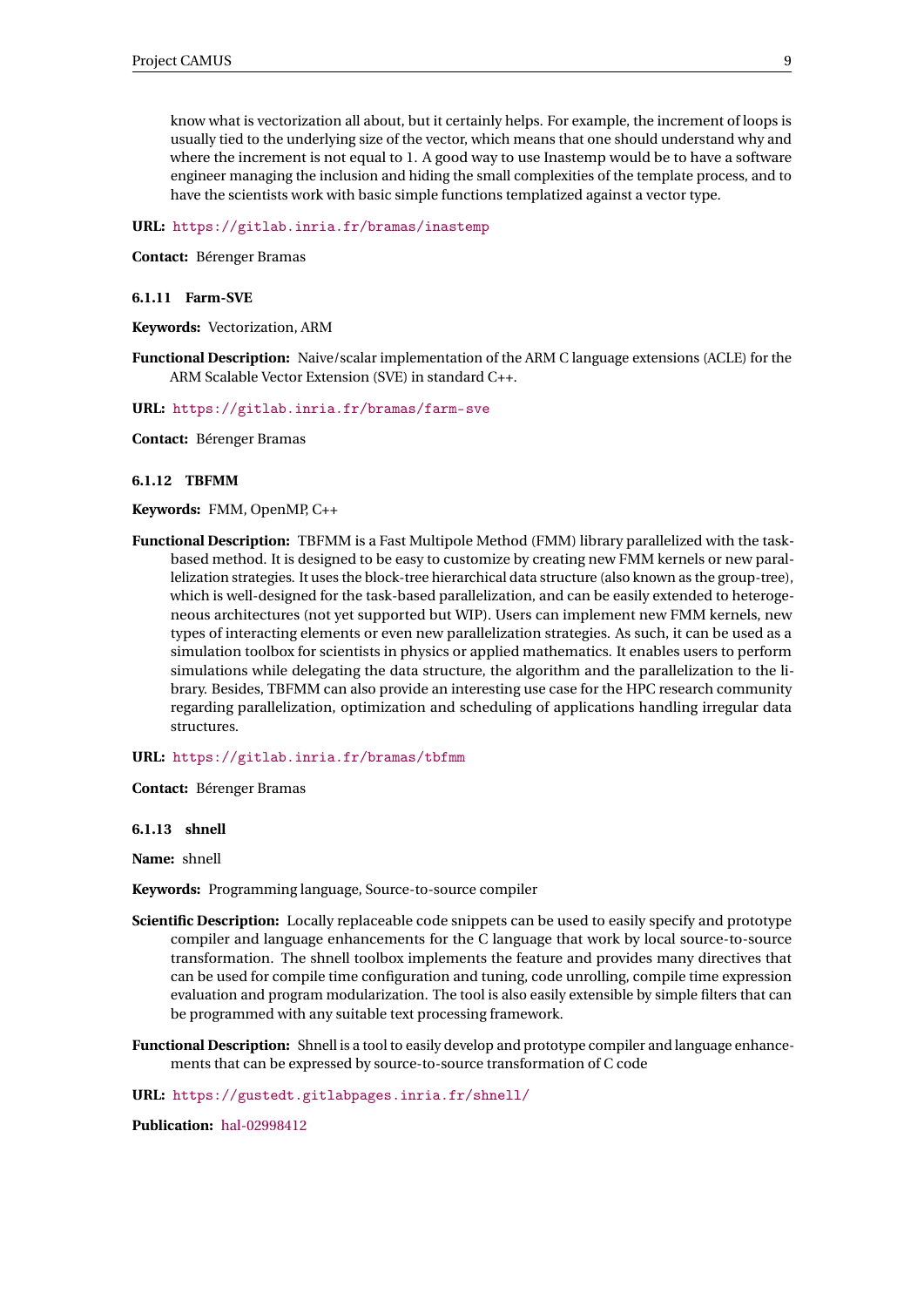**Contact:** Jens Gustedt

**Participant:** Jens Gustedt

#### <span id="page-12-0"></span>**6.1.14 PolyLib**

**Name:** The Polyhedral Library

- **Keywords:** Rational polyhedra, Library, Polyhedral compilation
- **Scientific Description:** A C library used in polyhedral compilation, as a basic tool used to analyze, transform, optimize polyhedral loop nests. It has been shipped in the polyhedral tools Cloog and Pluto.
- **Functional Description:** PolyLib is a C library of polyhedral functions, that can manipulate unions of rational polyhedra of any dimension. It was the first to provide an implementation of the computation of parametric vertices of a parametric polyhedron, and the computation of an Ehrhart polynomial (expressing the number of integer points contained in a parametric polytope) based on an interpolation method. Vincent Loechner is the maintainer of this software.
- **Release Contributions:** Continuous Integration process has been added to the latest version. The license has been moved from GPL to MIT.

**URL:** <http://icps.u-strasbg.fr/PolyLib/>

**Contact:** Vincent Loechner

**Participant:** Vincent Loechner

# <span id="page-12-1"></span>**7 New results**

# <span id="page-12-2"></span>**7.1 Rec2Poly: Converting Recursions to Polyhedral Optimized Loops Using an Inspector-Executor Strategy**

#### **Participants**: Salwa Kobeissi, Philippe Clauss

We propose Rec2Poly, a framework which detects automatically if recursive programs may be transformed into affine loops that are compliant with the polyhedral model. If successful, the replacing loops can then take advantage of advanced loop optimizing and parallelizing transformations as tiling or skewing.

Rec2Poly is made of two main phases: an offline profiling phase and an inspector-executor phase. In the profiling phase, the original recursive program, which has been instrumented, is run. Whenever possible, the trace of collected information is used to build equivalent affine loops from the runtime behavior. Then, an inspector-executor program is automatically generated, where the inspector is made of a light version of the original recursive program, whose aim is reduced to the generation and verification of the information which is essential to ensure the correctness of the equivalent affine loop program. The collected information is mainly related to the touched memory addresses and the control flow of the so-called "impacting" basic blocks of instructions. Moreover, in order to exhibit the lowest possible time-overhead, the inspector is implemented as a parallel process where several memory buffers of information are verified simultaneously. Finally, the executor is made of the equivalent affine loops that have been optimized and parallelized.

This work is the topic of Salwa Kobeissi's PhD. A paper has been published at the international conference SAMOS 2020 [\[27\]](#page-23-3).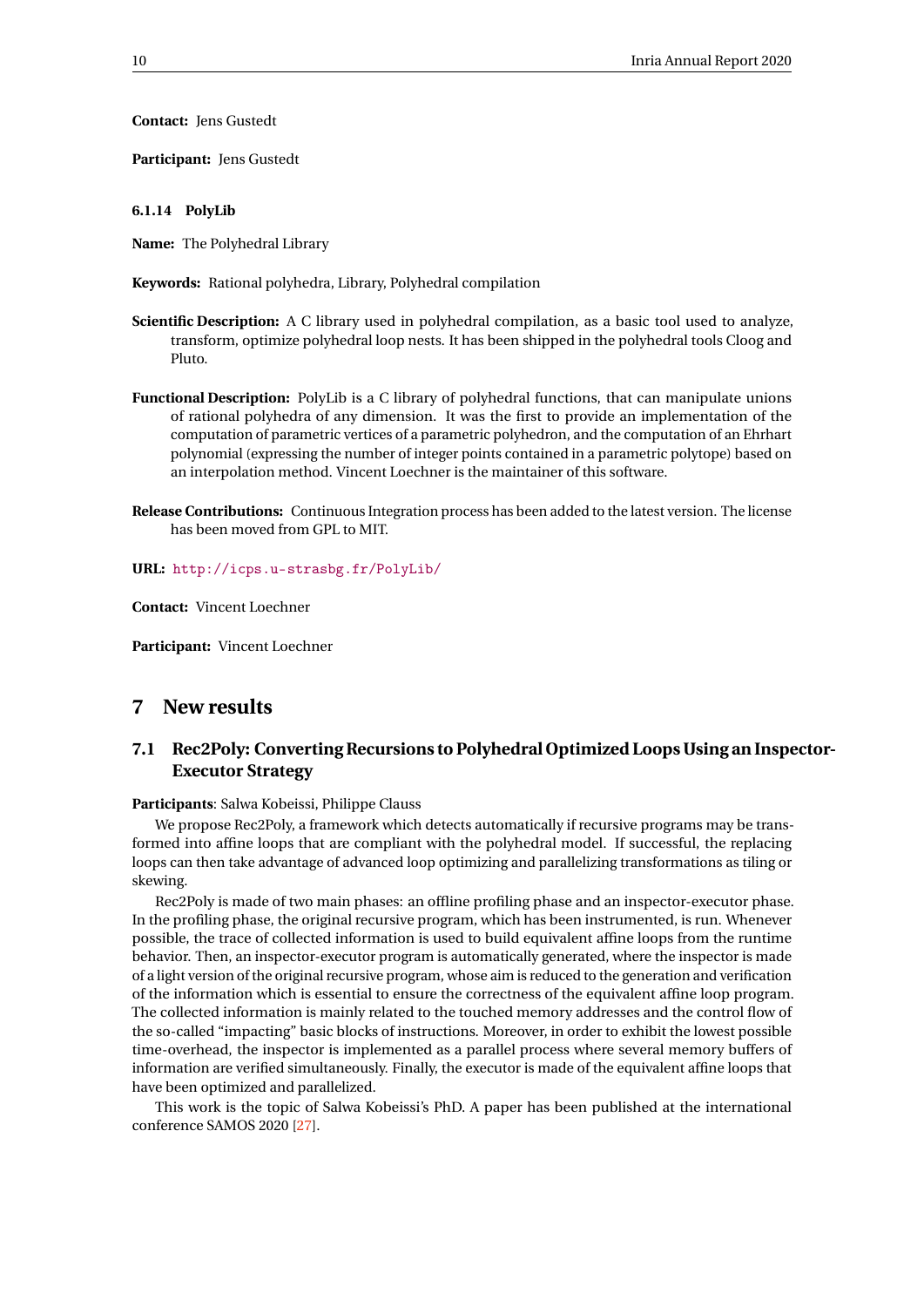# <span id="page-13-0"></span>**7.2 Uniform Random Sampling in Polyhedra**

#### **Participants**: Philippe Clauss

**External collaborator**: Benoît Meister, Reservoir Labs, New York, USA

We propose a method for generating uniform samples among a domain of integer points defined by a polyhedron in a multi-dimensional space. The method extends to domains defined by parametric polyhedra, in which a subset of the variables are symbolic. We motivate this work by a list of applications for the method in computer science. The proposed method relies on polyhedral ranking functions, as well as a recent inversion method for them, named *trahrhe* expressions.

This work has been published at the 10th International Workshop on Polyhedral Compilation Techniques [\[21\]](#page-22-0).

# <span id="page-13-1"></span>**7.3 Runtime Multi-Versioning**

#### **Participants**: Philippe Clauss

**External collaborators**: Raquel Lazcano, Daniel Madroñal, Eduardo Juarez, Center of Software Technologies and Multimedia Systems, Universidad Politécnica de Madrid, Spain

Multi-versioning is a code optimization technique that has been proven to be efficient when the execution context related to each generated version can be accurately predicted. Value-based code specialization generates better optimized code where some parameters have been instantiated as constants. This technique's efficiency also relies on an accurate prediction of the parameter values that may occur at runtime. Memoization is also a well-known optimization technique traditionally dedicated to functions where results of calls are stored and then returned as soon as the same inputs occur again.

We propose a runtime framework that implements code multi-versioning and specialization to optimize and parallelize loop kernels that are invoked many times with varying parameters. These parameters may influence the code structure, the touched memory locations, the workload, and the runtime performance. They may also impact the validity of the parallelizing and optimizing polyhedral transformations that are applied on-the-fly.

For a target loop kernel and its associated parameters, a different optimizing and parallelizing transformation is evaluated at each invocation, among a finite set of transformations (multi-versioning and specialization). The best performing transformed code version is stored and indexed using its associated parameters. When every optimizing transformation has been evaluated, the best performing code version regarding the current parameters, which has been stored, is relaunched at next invocations (memoization).

This work has been published at the 29th International Conference on Compiler Construction [\[18\]](#page-22-1).

# <span id="page-13-2"></span>**7.4 AutoParallel: Automatic Parallelization and Distributed Execution of Affine Loop Nests in Python**

#### **Participants**: Philippe Clauss

**External collaborators**: Cristian Ramon-Cortes, Ramon Amela, Jorge Ejarque, Rosa M. Badia, Barcelona Supercomputing Center (BSC), Spain

The last improvements in programming languages and models have focused on simplicity and abstraction, leading Python to the top of the list of the programming languages. However, there is still room for improvement when preventing users from dealing directly with distributed and parallel computing issues. This paper proposes and evaluates AutoParallel, a Python module to automatically find an appropriate task-based parallelisation of affine loop nests and execute them in parallel in a distributed computing infrastructure. It is based on sequential programming and contains one single annotation (in the form of a Python decorator) so that anyone with intermediate-level programming skills can scale up an application to hundreds of cores. The evaluation demonstrates that AutoParallel goes one step further in easing the development of distributed applications. On the one hand, the programmability evaluation highlights the benefits of using a single Python decorator instead of manually annotating each task and its parameters or, even worse, having to develop the parallel code explicitly (e.g., using OpenMP, MPI). On the other hand, the performance evaluation demonstrates that AutoParallel is capable of automatically generating task-based workflows from sequential Python code while achieving the same performances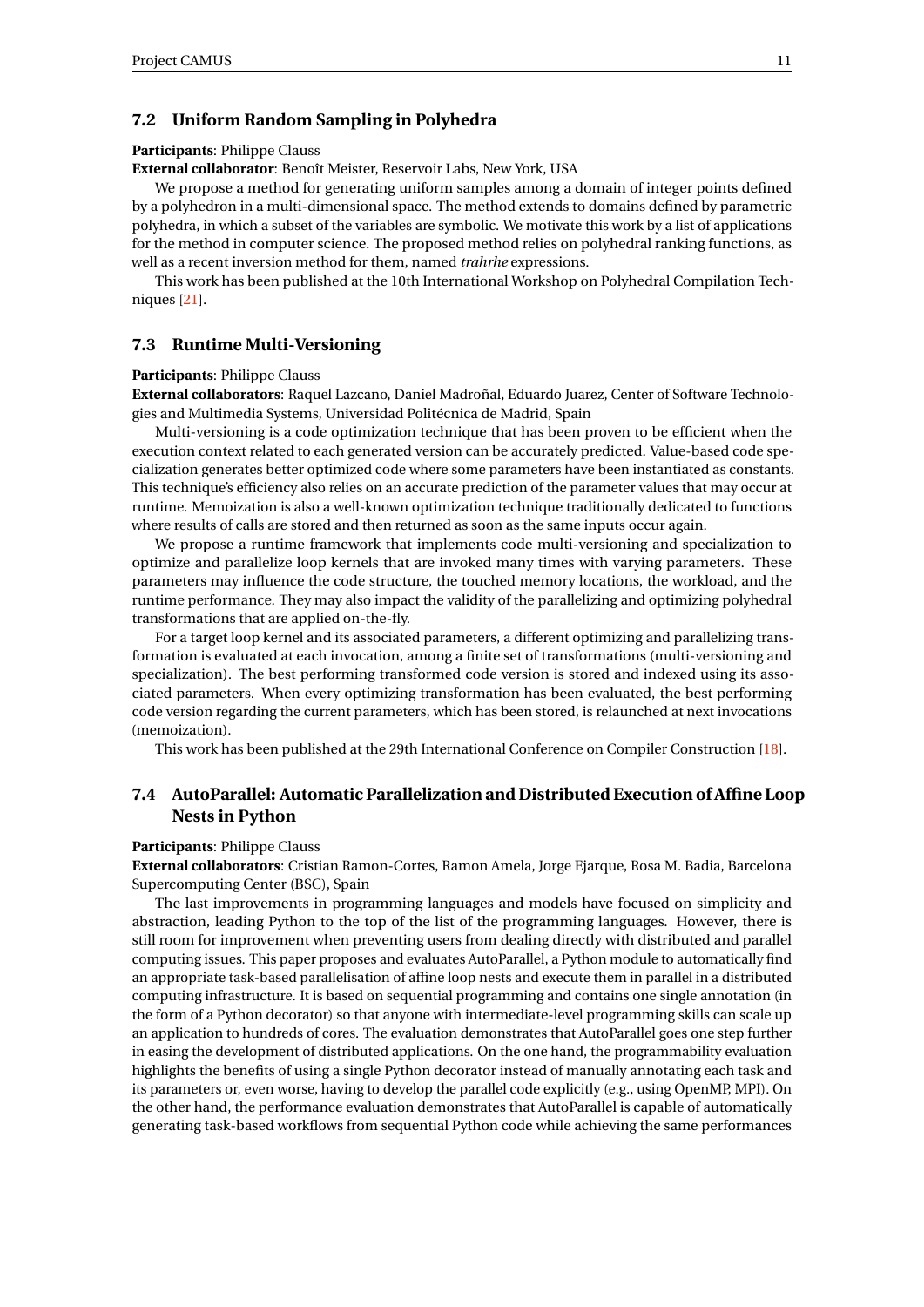than manually taskified versions of established state-of-the-art algorithms (i.e., Cholesky, LU, and QR decompositions). Finally, AutoParallel is also capable of automatically building data blocks to increase the tasks' granularity; freeing the user from creating the data chunks, and re-designing the algorithm. For advanced users, we believe that this feature can be useful as a baseline to design blocked algorithms.

This work has been published in the International Journal of High Performance Computing Applications [\[15\]](#page-22-2).

# <span id="page-14-0"></span>**7.5 OptiTrust: Producing Trustworthy High-Performance Code via Source-to-Source Transformations**

#### **Participants**: Arthur Charguéraud, Damien Rouhling

Arthur Charguéraud obtained Inria funding for an "exploratory action" (2.5 years of funding, starting from September 2019). The aim of the project is to develop a framework for producing trustworthy high-performance code starting from a high-level description of an algorithm that implements, e.g., a numeric simulation. Damien Rouhling was a postdoc for one year. He designed a framework for performing user-guided source-to-source transformations on C code. An engineer will start in Feb. 2021 to pursue the implementation effort. The goal is to apply the framework to produce, as first case study, a high-performance parallel implementation of a particle-in-cell algorithm used for plasma simulations.

## <span id="page-14-1"></span>**7.6 Separation Logic for Sequential Programs**

#### **Participants**: Arthur Charguéraud

Separation Logic was introduced 20 years ago. It has since then proved to be a central tool for tackling the formal verification of software components. It has been applied to numerous different programming languages, and to the verification of various kind of programs ranging from low-level operating system kernels to high-level data structures and algorithms. In particular, the approach that consists in embedding Separation Logic in a proof assistant has appeared as the tool of choice for verifying nontrivial pieces of code in a modular way.

To consolidate all the knowledge related to embeddings of Separation Logic in proof assistants, Arthur Charguéraud wrote a course "all in Coq", following the style of the successful [Software Foundations](https://softwarefoundations.cis.upenn.edu/) series. The course considers sequential programs, leaving out concurrency, and focuses on the construction of a program verification tool, as opposed to its practical use. The latter aspect will be the matter of a future volume.

The course is currently available from the [author's webpage,](http://arthur.chargueraud.org/teach/verif/) but should soon be available from the [Software Foundations website.](https://softwarefoundations.cis.upenn.edu/) The first half of the contents of the course has also been published, in traditional LaTeX-style presentation, in the journal *Proceedings of the ACM on Programming Languages* (PACMPL) and was presented at the conference ICFP'20 [\[13\]](#page-22-3). An article is in preparation for covering the second half.

# <span id="page-14-2"></span>**7.7 Automatic Task-Based Parallelization using Source to Source Transformations**

**Participants**: Bérenger Bramas, Garip Kusolgu

Bérenger Bramas and Garip Kusolgu worked on a new approach to automatically parallelize any application written in an object-oriented language. The main idea is to parallelize a code as an HPC expert would do it using the task-based method. With this aim, they created a new source-to-source compiler on top of CLang-LLVM called APAC. APAC is able to insert tasks in a source-code by evaluating data access and generating the correct dependencies.

This work has been published at the COMPAS 2020 conference [\[19\]](#page-22-4).

# <span id="page-14-3"></span>**7.8 Task-Based Parallelization of the Fast-Multipole Method (FMM)**

#### **Participants**: Bérenger Bramas

Bérenger Bramas implemented TB-FMM, a new FMM library parallelized with OpenMP and SPETABARU, a runtime system developed in the team. TB-FMM is based on original data structures that are used to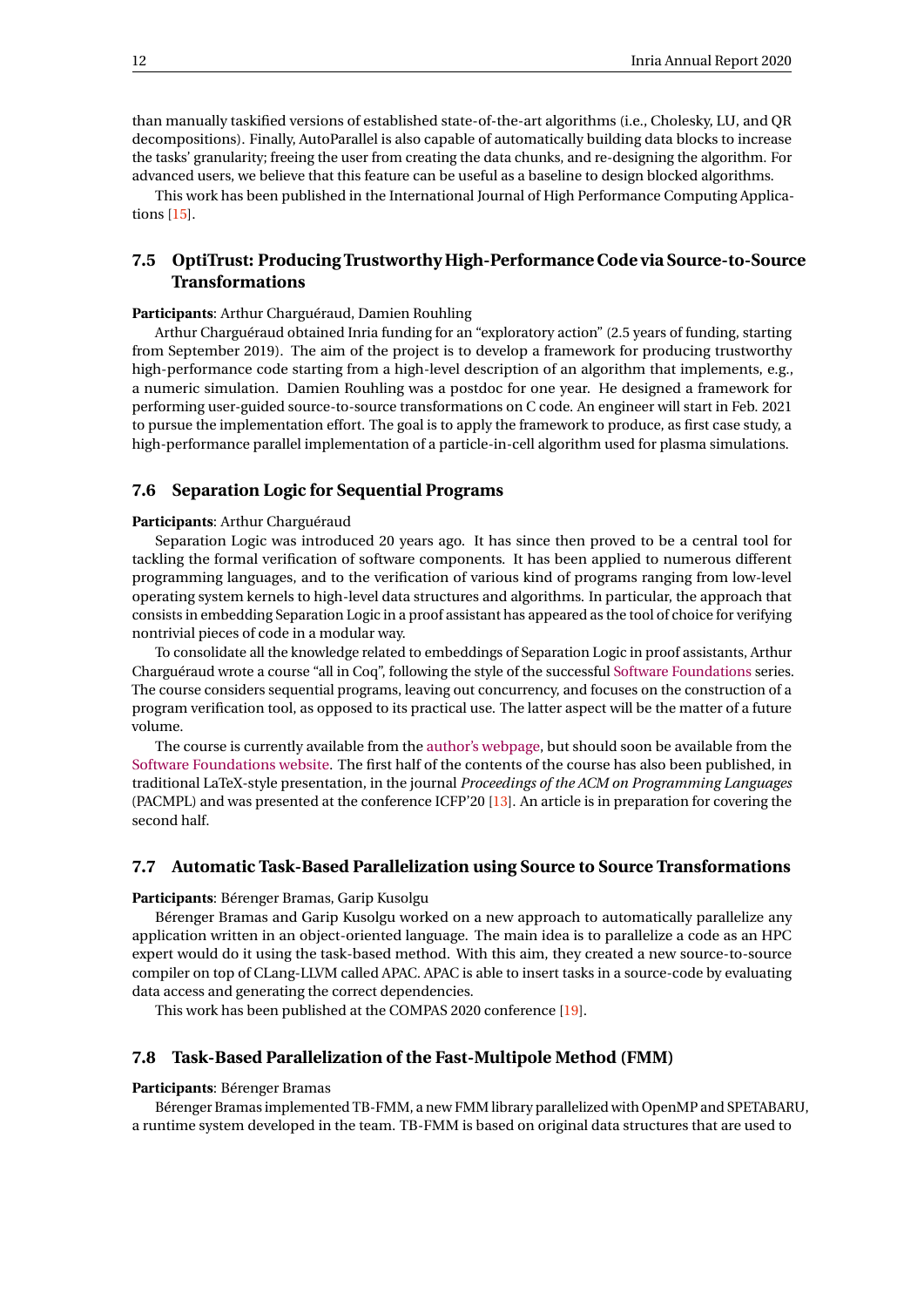study how *C++* classes can be easily moved data movement between memory nodes. It will serve as a basis for future investigation on heterogeneous computing with SPETABARU.

This work has been published at the Journal of Open Source Software [\[9\]](#page-21-3).

# <span id="page-15-0"></span>**7.9 Automatic Configuration of the Heteroprio Scheduler**

#### **Participants**: Bérenger Bramas, Clément Flint

Heteroprio is a scheduler designed for heterogeneous machines that was implemented in StarPU, a task-based execution engine on heterogeneous multicore architectures. To use this scheduler, the users must tune it by providing priorities for the different types of tasks that exist in their applications. Consequently, not only it asks for a significant programming effort, but the given configuration might not be efficient because of possible incorrect intuition from the users or because a single application might have different execution scenarios that would execute better with different priorities. Clément Flint and Bérenger Bramas created and evaluated several heuristics to configure Heteroprio automatically. These heuristics are simple and can be evaluated without analyzing the complete graph of tasks. The preliminary results are promising [\[30\]](#page-23-4) and an article is in preparation.

#### <span id="page-15-1"></span>**7.10 Distributed Raster Image Processing**

**Participants**: Paul Godard, Vincent Loechner and Cédric Bastoul

We published a paper in IEEE TC [\[14\]](#page-22-5) about the efficient out-of-core and out-of-place matrix rotation algorithm developed during Paul Godard's PhD thesis. As a followup to our collaboration with the Caldera company, that algorithm is now used in their latest software (CalderaRIP v14).

This work was also presented in the INRIA national newsboard ([https://www.inria.fr/en/paul](https://www.inria.fr/en/paul-godard-driving-digital-printing-forward) [-godard-driving-digital-printing-forward](https://www.inria.fr/en/paul-godard-driving-digital-printing-forward)).

We propose an efficient solution to perform in-memory or out-of-core rectangular matrix transposition and rotation by using an out-of-place strategy, reading a matrix from an input file and writing the transformed matrix to another (output) file. It relies on a block-matrix strategy with a parallel, cacheefficient intra-tile processing and an original in-memory file mapping, with an adequate tile scheduling to exploit efficiently the operating system page cache mechanism on a large variety of secondary storage technologies (HDD, SSD, RAID, NVMe). Taking advantage of the efficient random read access offered by flash memory drives while respecting their propensity for efficient sequential write access, our technique is about 10 times faster than a reference implementation on a RAID 0 SSD configuration and more than 5 times faster on a single SSD and NVMe configurations. In many cases, its performance gets close to the baseline performance of a file copy. Compared to other methods, our proposal offers good relative independence to the file system and disk low-level parameters, and good performance portability.

# <span id="page-15-2"></span>**7.11 Optimizing Polyhedral Code**

**Participants**: Harenome Razanajato, Vincent Loechner and Cédric Bastoul

Harenome Razanajato defended his PhD "*Polyhedral Code Generation: Reducing Overhead and Increasing Parallelism*" [\[22\]](#page-22-6) on Sept. 24, 2020. He left the team to join Huawei Paris as consulting R&D polyhedral compiler engineer.

This thesis proposes new extensions to the code generation phase in polyhedral compilers. The main focus of recent work on polyhedral compilation is the optimizations leveraged by polyhedral transformations while state-of-the-art code generation algorithms are considered satisfactory. We show that state-of-the-art polyhedral code generation can still be further improved. We explain how splitting polyhedra can reduce the control overhead introduced by polyhedra scanning in the code generated by a polyhedral compiler. Synchronizations in parallel code can drastically impede a program's performance. We propose a method to detect and lift unnecessary synchronization barriers. Finally, we introduce pipelined multithreading, a transformation that introduces parallelism in a class of programs that was, until now, ignored by polyhedral parallelizers.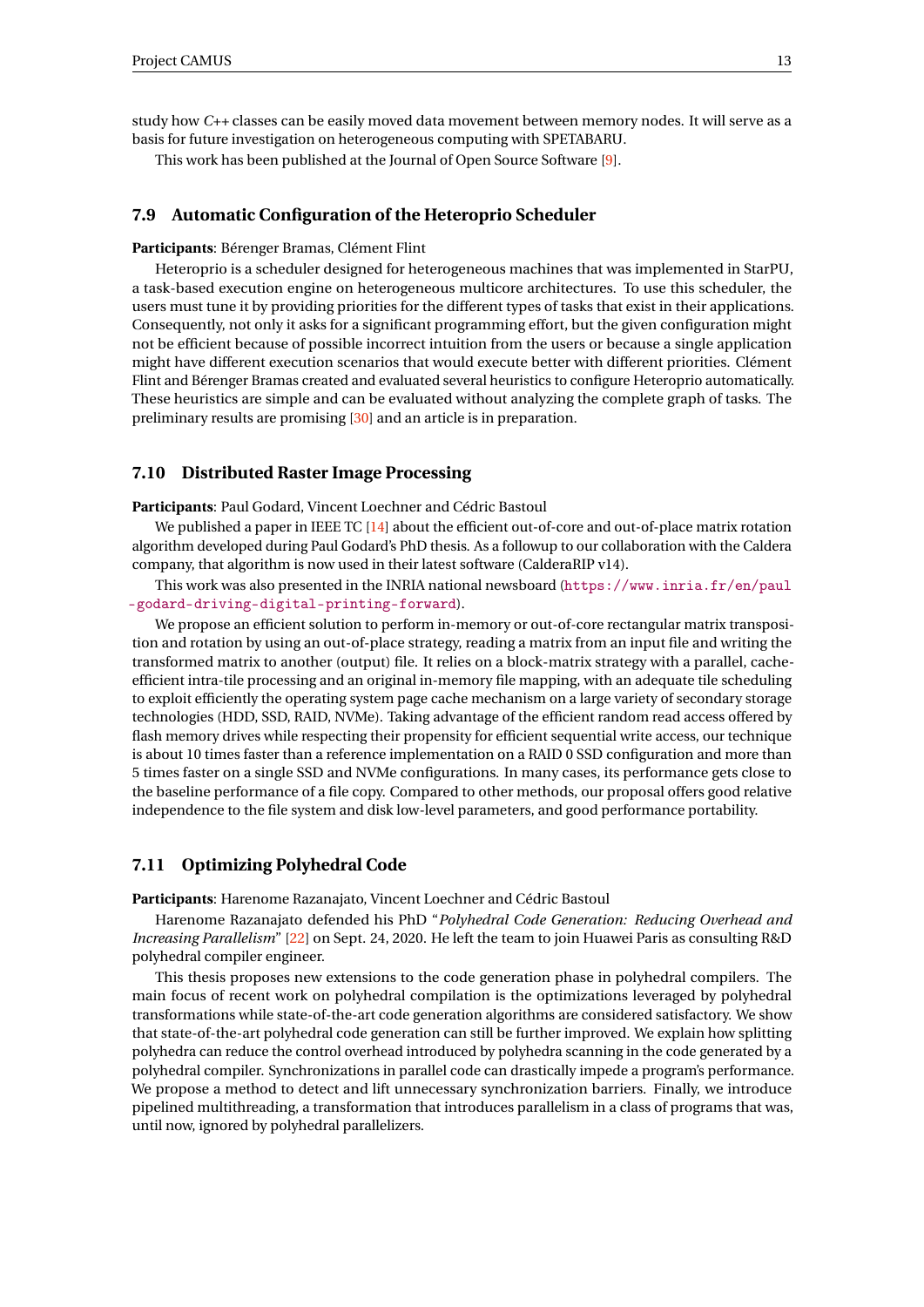# <span id="page-16-0"></span>**8 Partnerships and cooperations**

# <span id="page-16-1"></span>**8.1 European initiatives**

## <span id="page-16-2"></span>**8.1.1 Collaborations in European programs, except FP7 and H2020**

#### **Microcard: Numerical modeling of cardiac electrophysiology at the cellular scale**

**Participants** Vincent Loechner, Cédric Bastoul, Bérenger Bramas.

We participate in the **EuroHPC Joint Undertaking** project Microcard. It aims to simulate cardiac electrophysiology using whole-heart models with sub-cellular resolution on future exascale supercomputers. It includes 10 European industrial and research partners, for a global budget of 5.7M euros. It is lead by Mark Potse (Univ. Bordeaux and INRIA Sud-Ouest) and it was accepted by the end of the year, including its co-funding by ANR. The project will fund a PhD student and a research engineer for 3 years in our team, starting in April 2021.

- Funding: EuroHPC
- Duration: 2021-2025
- Coordinator: University of Bordeaux
- Local coordinator: Vincent Loechner
- Partners: University of Bordeaux, University of Strasbourg, Simula Research Laboratory, Università degli studi di Pavia, Università della Svizzera italiana, Karlsruhe Institute of Technology, Zuse Institute Berlin, MEGWARE, NumeriCor, Orobix
- Website: <http://www.microcard.eu/>

#### <span id="page-16-3"></span>**8.1.2 Informal International Partners**

- Benjamin Stamm and Muhammad Hassan: Université d'Aix-la-Chapelle RWTH, MATHCCES (Germany). An integral equation formulation of the N-body dielectricspheres problem.
- Michael Wilczek and Cristian Lalescu: Max Planck Institute for Dynamics and Self-Organization (Germany). Pseudospectral direct numerical simulations (DNS) of the incompressible Navier-Stokes equations.

# <span id="page-16-4"></span>**8.2 National initiatives**

#### <span id="page-16-5"></span>**8.2.1 ANR Vocal**

**Participants** Arthur Charguéraud.

The goal of the ANR Vocal project is to develop the first formally verified library of efficient generalpurpose data structures and algorithms. It targets the OCaml programming language, which allows for fairly efficient code and offers a simple programming model that eases reasoning about programs. The library will be readily available to implementers of safety-critical OCaml programs, such as Coq, Astrée, or Frama-C. It will provide the essential building blocks needed to significantly decrease the cost of developing safe software. The project intends to combine the strengths of three verification tools, namely Coq, Why3, and CFML. It will use Coq to obtain a common mathematical foundation for program specifications, as well as to verify purely functional components. It will use Why3 to verify a broad range of imperative programs with a high degree of proof automation. Finally, it will use CFML for formal reasoning about effectful higher-order functions and data structures making use of pointers and sharing.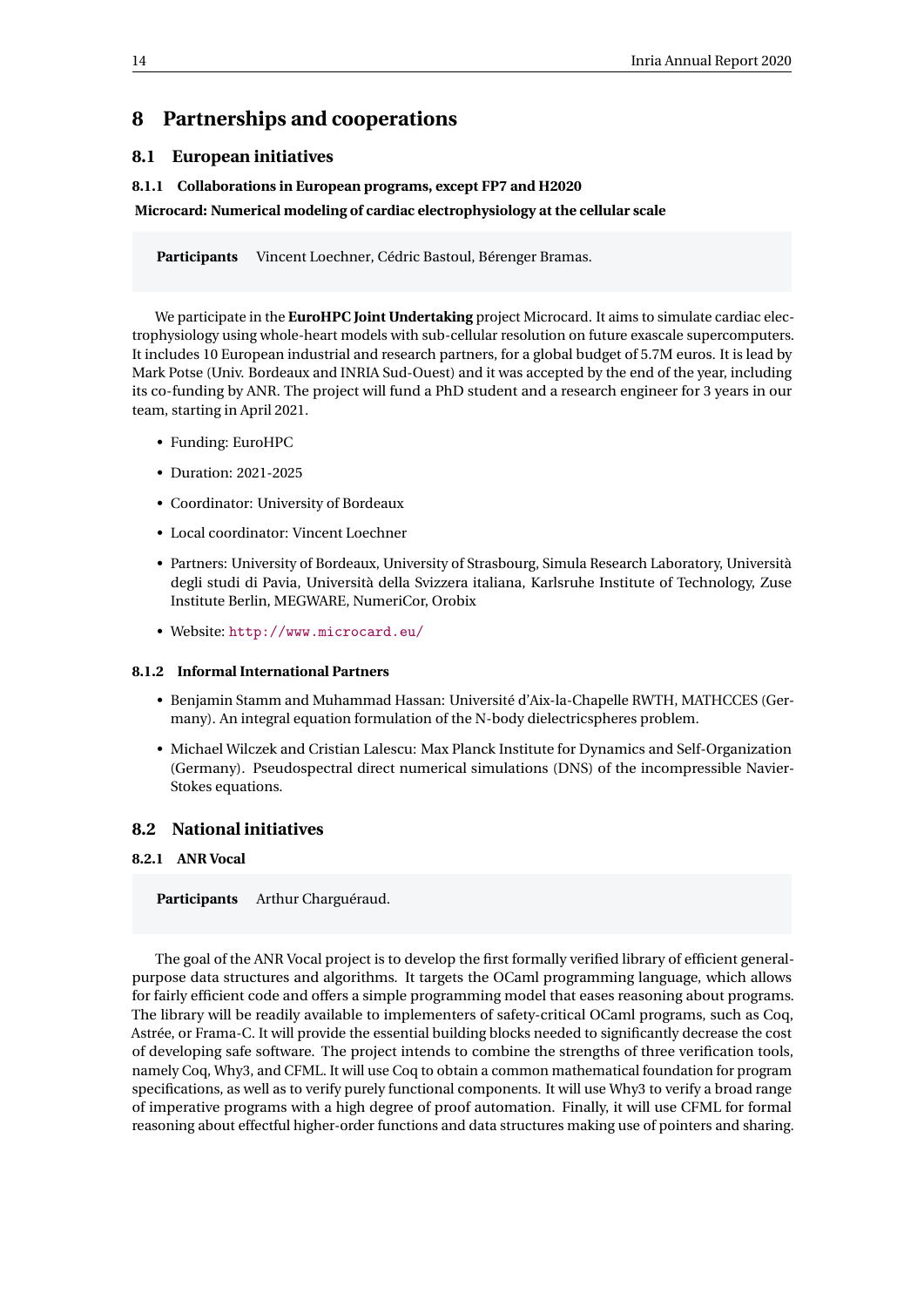- Funding: ANR
- Start: October 2015
- End: March 2021
- Coordinator: Jean-Christophe Filliâtre (LRI)
- Partners: team VALS (Université Paris Sud), team Gallium (Inria Paris), team DCS (Verimag), TrustInSoft, and OCamlPro.
- Website: <https://vocal.lri.fr/>

#### <span id="page-17-0"></span>**8.2.2 SPETABARU-H**

**Participants** Bérenger Bramas, Vincent Loechner, Paul Cardosi.

The SPETABARU task-based runtime system is now being developed in CAMUS. This tool is the first runtime system built on the tasks and dependencies paradigm that supports speculative execution. It is at the same time a robust runtime system that could be used for high-performance applications, and the central component to perform research in parallelization, speculation and scheduling. The SPETABARU-H project aims at improving SPETABARU on several aspects:

- Implement a generic speculative execution model based on the team's research;
- Implement the mechanisms to make SPETABARU supporting GPUs (and heterogeneous computing nodes in general);
- Split the management of the workers and the management of the graph of tasks to allow multiple independent graphs to be used on a single node;
- Use SPETABARU in the Complexes++ application, which is a bio-physic software for protein simulation;
- Maintain and update the code to keep it modern and up to date.

Details

- Funding: Inria ADT
- Start: November 2019
- End: November 2021
- Coordinator: Bérenger Bramas
- Website: <https://gitlab.inria.fr/bramas/spetabaru>

# <span id="page-17-1"></span>**9 Dissemination**

# <span id="page-17-2"></span>**9.1 Promoting scientific activities**

#### <span id="page-17-3"></span>**9.1.1 Scientific events: organisation**

**General chair, scientific chair** Philippe Clauss organized the Special Session on Compiler Architecture, Design and Optimization (CADO) of the 18th International Conference on High Performance Computing & Simulation (HPCS 2020), that should take place in February 2021 and online.

Philippe Clauss has organized the 10th edition of the International Workshop on Polyhedral Compilation Techniques, held in conjunction with HiPEAC 2020, January 22, 2020, Bologna, Italy.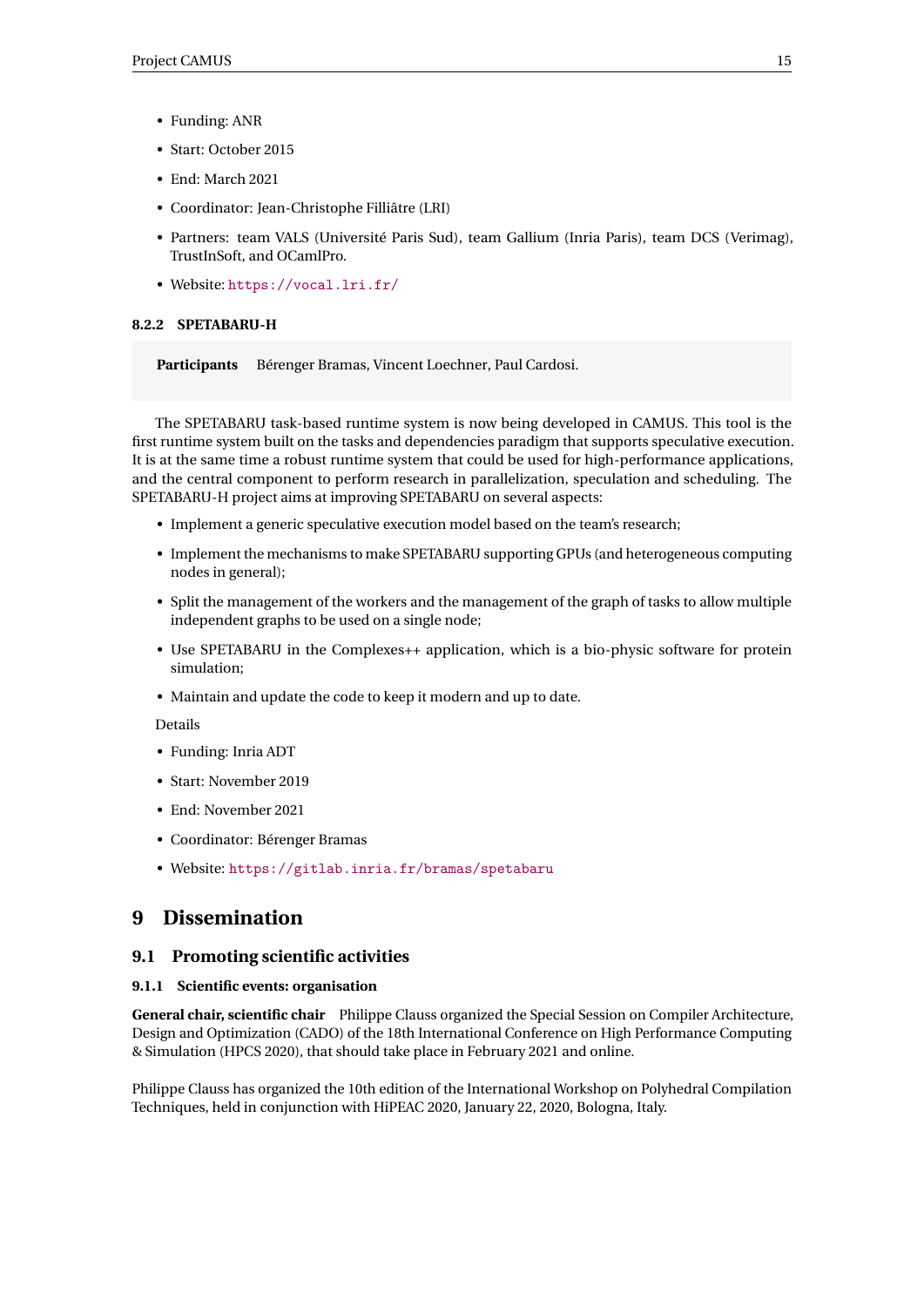**Member of the conference program committees** Arthur Charguéraud was part of the program committee for POPL 2020 (ACM Symposium on Principles of Programming Languages). He was also program comittee member for CADO 2020 (Special Session on Compiler Architecture, Design and Optimization at HPCS 2020).

Philippe Clauss has been part of the program committees of: CC 2020 (ACM SIGPLAN International Conference on Compiler Construction); ICPP 2020 (49th International Conference on Parallel Processing); IPDRM 2020 (Fourth Annual Workshop on Emerging Parallel and Distributed Runtime Systems and Middleware, held in conjunction with the International Conference for High Performance Computing, Networking, Storage and Analysis, SC 20).

#### <span id="page-18-0"></span>**9.1.2 Journal**

**Member of the editorial boards** Since October 2001, Jens Gustedt has been the Editor-in-Chief of the journal Discrete Mathematics and Theoretical Computer Science (DMTCS).

**Reviewer - reviewing activities** Bérenger Bramas was reviewer for the Concurrency and Computation: Practice and Experience (Wiley) and Software: Practice and Experience (Wiley).

Arthur Charguéraud served as reviewer for the Journal of Functional Programming (JFP) and for the journal Proceedings of the ACM on Programming Languages (PACMPL).

Philippe Clauss was reviewer for the Journal of Experimental & Theoretical Artificial Intelligence, IEEE Transactions on Computers and the Journal of Computational Science, in 2020.

#### <span id="page-18-1"></span>**9.1.3 Scientific expertise**

Since Nov. 2014, Jens Gustedt has been a member of the ISO/IEC working group ISO/IEC PL1/SC22/WG14 for the standardization of the C programming language and served as a co-editor of the standards document until March 2020. He participates actively in the clarification report processing, the planning of future versions of the standard and in subgroups that discuss the improvement of the C memory model and an improved compatibility and coordination between C and C++. He was one of the main forces behind the elaboration of C17, the new version of the C standard that has been published by ISO in 2018 and contributes to the future standard C23 in various ways. In particular he proposed the removal of the so-called K&R definitions, the reform of sign representation, maximum width integers, keywords, null pointer constants, timing interfaces, atomicity and synchronization, and function error conventions. Most of these are either integrated in the latest draft or have been adopted subject to reformulations and adaptations. The work has had the following impact in 2020.

- The proposed common C/C++ core [\[25\]](#page-22-7) has found positive feedback, as well as from WG14 (C) and WG21 (C++). A joint study group between the two committees has been established to improve common language features and for the coordination between the two committees.
- The work on the memory model in general and pointer provenance in particular has been promoted by ballot of the national bodies to an official ISO work item. A first version [\[26\]](#page-23-5) of a technical specification (ISO TS 6010) has met no opposition and is probably quite close to a final version.
- A new language feature for C, defer, has found positive feedback and has chances to find its way into the C standard [\[17,](#page-22-8) [24,](#page-22-9) [37\]](#page-23-6).
- A better interface specification for unsequenced functions via attributes has been proposed to WG14 [\[23\]](#page-22-10).

# <span id="page-18-2"></span>**9.1.4 Research administration**

Arthur Charguéraud was member of the hiring committee for Inria Nancy–Grand-Est CRCN and ISFP positions, in June 2020.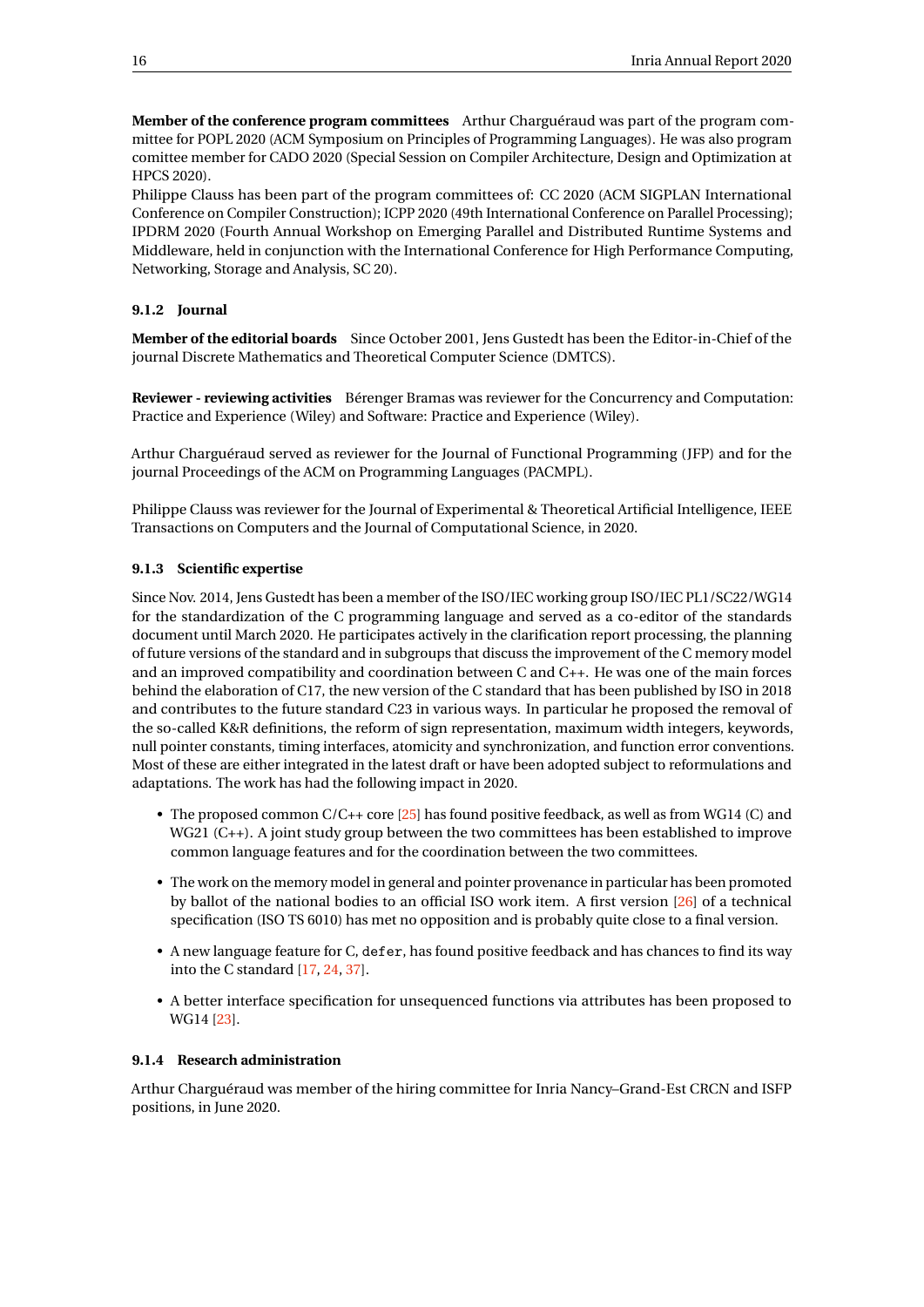Jens Gustedt is the head of the ICPS team for the ICube lab. He is a member of the executive board of directors of the lab, responsible for the IT and CS policy and for the coordination between the lab and the Inria center. He is also a member of the local recruitment committee for PhD students and postdocs of Inria Center Nancy — Grand Est. In June 2020, he was member of the hiring committee for Inria Grenoble–Rhone-Alpes CRCN and ISFP positions.

Cédric Bastoul, Philippe Clauss and Vincent Loechner are members of the *Comité d'Experts (section 27, informatique)* of the *Université de Strasbourg*, providing their scientific and teaching expertise to the university and to the academy. In particular, this committee is involved in the recruitment of researchers and teachers in computer science. Philippe Clauss has been the Vice President of the committee since April 2019.

Philippe Clauss and Cédric Bastoul are members of the *Collegium Sciences* of the University of Strasbourg, which is a group of representative scientists providing advice regarding the funding of projects.

Philippe Clauss is a member of the *Bureau du Comité des Projets* of the Inria Center Nancy — Grand Est. This group of scientists provides scientific expertise to the Director of the Center.

Since September 2020, Philippe Clauss is in charge of the Master of Computer Science of the University of Strasbourg.

# <span id="page-19-0"></span>**9.2 Teaching - Supervision - Juries**

## <span id="page-19-1"></span>**9.2.1 Teaching**

- Master: Bérenger Bramas, Compilation and Performance, 24h, M2, Université de Strasbourg, France
- Master: Bérenger Bramas, Compilation, 24h, M1, Université de Strasbourg, France
- Licence: Philippe Clauss, Computer architecture, 18h, L2, Université de Strasbourg, France
- Licence: Philippe Clauss, Bases of computer architecture, 22h, L1, Université de Strasbourg, France
- Master: Philippe Clauss, Compilation, 84h, M1, Université de Strasbourg, France
- Master: Philippe Clauss, Real-time programming and system, 37h, M1, Université de Strasbourg, France
- Master: Philippe Clauss, Code optimization and transformation, 31h, M1, Université de Strasbourg, France
- Licence (Math-Info): Alain Ketterlin, Architecture des systèmes d'exploitation, L3, 38h, Université de Strasbourg, France
- Licence (Math-Info): Alain Ketterlin, Programmation système, L2, 60h, Université de Strasbourg, France
- Master (Informatique): Alain Ketterlin, Preuves assistées par ordinateur, 18h, Université de Strasbourg, France
- Master (Informatique): Alain Ketterlin, Compilation, 84h, Université de Strasbourg, France
- Licence: Vincent Loechner, head of the professional licence degree, Université de Strasbourg, France
- Licence: Vincent Loechner, Algorithmics and programmation, 64h, L1, Université de Strasbourg, France
- Licence: Vincent Loechner, Parallel programming, 32h, L3, Université de Strasbourg, France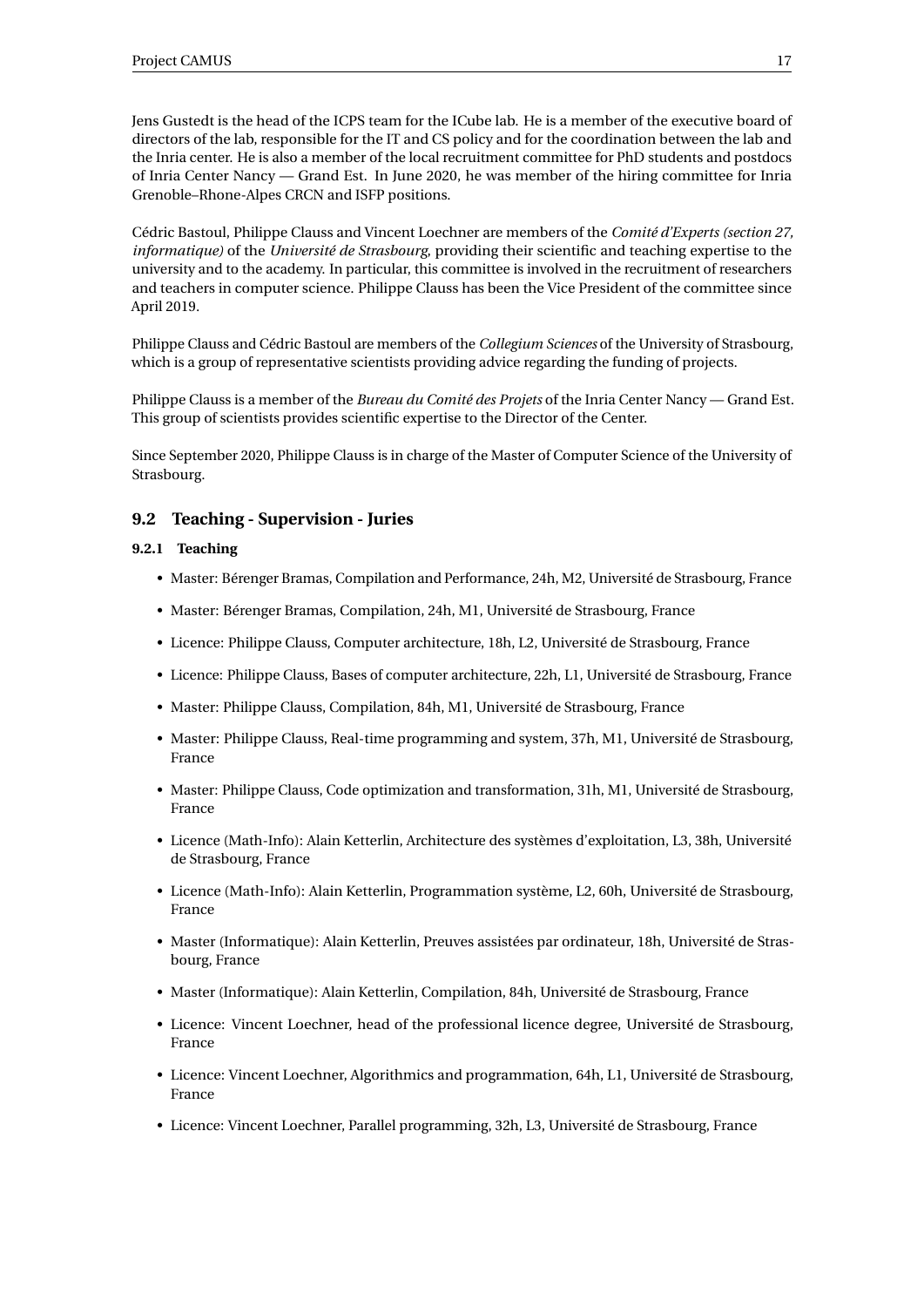- Licence: Vincent Loechner, System administration, 40h, Licence Pro, Université de Strasbourg, France
- Master: Vincent Loechner, Real-time programming and system, 12h, M1, Université de Strasbourg, France
- Eng. School: Vincent Loechner, Parallel Computation, 20h, Telecom Physique Strasbourg 3rd year, Université de Strasbourg, France

#### <span id="page-20-0"></span>**9.2.2 Supervision**

- PhD: Harenome Ranaivoarivony-Razanajato, Polyhedral Code Generation: Reducing Overhead and Increasing Parallelism, co-advised by Cédric Bastoul and Vincent Loechner, defended on September 24th, 2020.
- PhD in progress: Salwa Kobeissi, *Dynamic parallelization of recursive functions by transformation into loops*, since Sept. 2017, Philippe Clauss.
- PhD in progress: Clément Flint, *Efficient data compression for high-performance PDE solvers*, since Nov. 2020, Bérenger Bramas.

#### <span id="page-20-1"></span>**9.2.3 Juries**

- Philippe Clauss was a reviewer for the PhD thesis of Raquel Lazcano, hold on Nov. 13, 2020, at the Universidad Politécnica de Madrid, Spain.
- Vincent Loechner participated as examiner in the PhD jury of Toufik Baroudi, hold on Jul. 9, 2020, at the University of Batna, Algeria.

#### <span id="page-20-2"></span>**9.3 Popularization**

- Arthur Charguéraud is a co-organizer of the **[Concours Castor informatique](http://castor-informatique.fr/)**. The purpose of the Concours Castor is to introduce pupils, from *CM1* to *Terminale*, to computer sciences. 525,000 teenagers played with the interactive exercises in November and December 2020, despite the partial lockdown.
- Jens Gustedt has given an [hour-long interview about Modern C](https://www.se-radio.net/2020/06/episode-414-jens-gustedt-on-modern-c/) for IEEE's "Software Engineering Radio".
- Vincent Loechner organizes each year a *Google Hash Code* programming contest hub at the University of Strasbourg.

#### <span id="page-20-3"></span>**9.3.1 Internal or external Inria responsibilities**

• Bérenger Bramas is in charge of the scientific computing group (*axe transverse calcul scientifique*) of the ICube laboratory and initiated the [ICube software collection.](https://bramas.pages.unistra.fr/icube-software-repository/)

#### <span id="page-20-4"></span>**9.3.2 Articles and contents**

• Jens Gustedt is blogging about efficient programming, in particular about the C programming language. He also is an active member of the stackoverflow community, a technical Q&A site for programming and related subjects.

# <span id="page-20-5"></span>**9.3.3 Education**

• Arthur Charguéraud wrote an *all-in-Coq book* on the **[Foundations of Separation Logic](http://arthur.chargueraud.org/teach/verif/)**. All the material is formalized in Coq, and is meant to be used either in class or for self-teaching. It should be soon released as Volume 6 of the [Software Foundations](https://softwarefoundations.cis.upenn.edu/) series.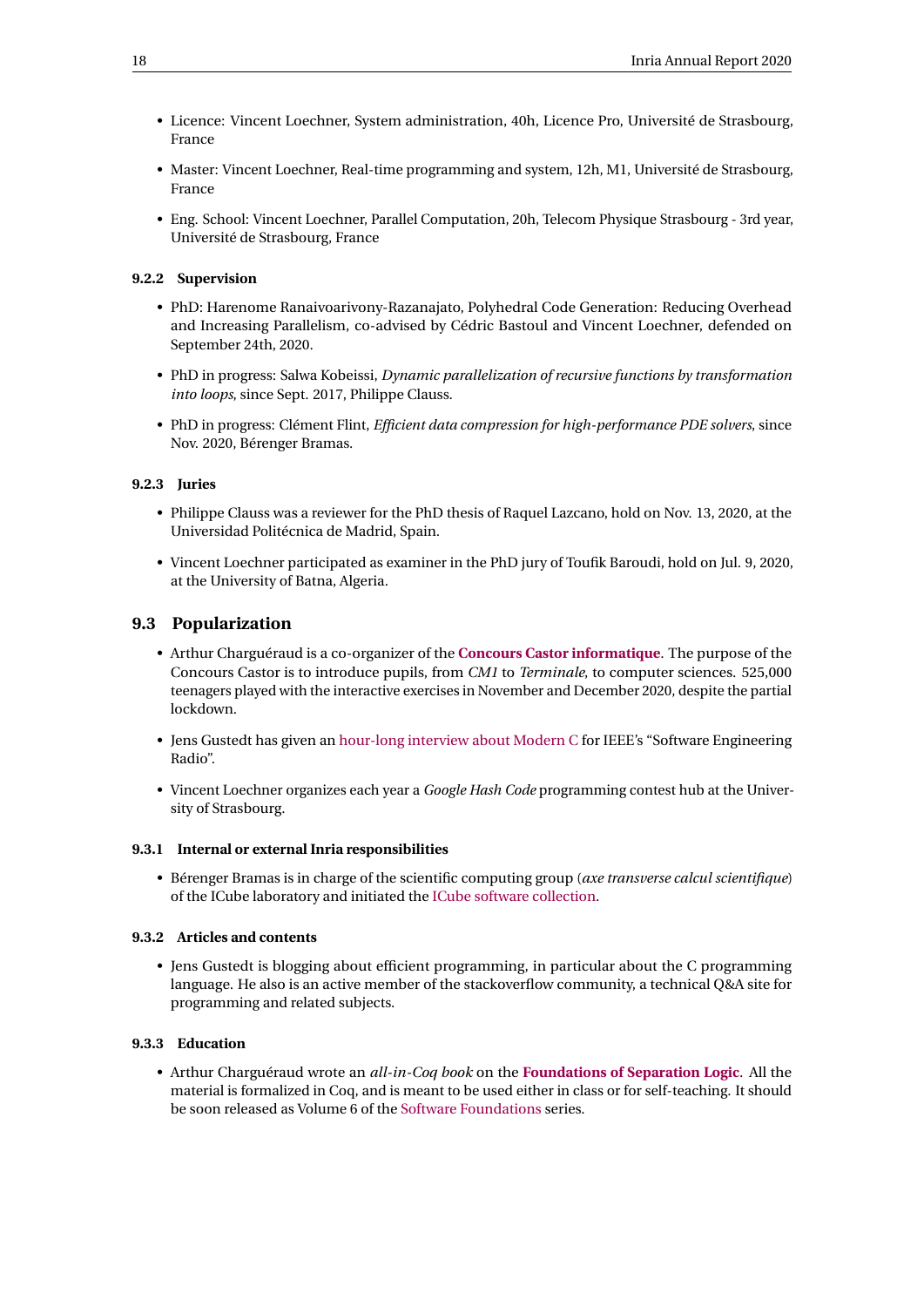# <span id="page-21-0"></span>**10 Scientific production**

# <span id="page-21-1"></span>**10.1 Major publications**

- [1] U. A. Acar, V. Aksenov, A. Charguéraud and M. Rainey. 'Provably and Practically Efficient Granularity Control'. In: *PPoPP 2019 - Principles and Practice of Parallel Programming*. Washington DC, United States, Feb. 2019. DOI: [10.1145/3293883.3295725](https://doi.org/10.1145/3293883.3295725). URL: [https://hal.inria.fr/hal-019732](https://hal.inria.fr/hal-01973285) [85](https://hal.inria.fr/hal-01973285).
- [2] P. Clauss. 'Counting Solutions to Linear and Nonlinear Constraints Through Ehrhart Polynomials: Applications to Analyze and Transform Scientific Programs'. In: *ICS, International Conference on Supercomputing*. ACM International Conference on Supercomputing 25th Anniversary Volume. Munich, Germany, 2014. DOI: [10.1145/2591635.2667172](https://doi.org/10.1145/2591635.2667172). URL: [https://hal.inria.fr/hal-](https://hal.inria.fr/hal-01100306)[01100306](https://hal.inria.fr/hal-01100306).
- [3] P. Clauss, F. J. Fernández, D. Garbervetsky and S. Verdoolaege. 'Symbolic polynomial maximization over convex sets and its application to memory requirement estimation'. In: *IEEE Transactions on Very Large Scale Integration (VLSI) Systems* 17.8 (Aug. 2009), pp. 983–996. DOI: [10.1109/TVLSI.20](https://doi.org/10.1109/TVLSI.2008.2002049) [08.2002049](https://doi.org/10.1109/TVLSI.2008.2002049). URL: <https://hal.inria.fr/inria-00504617>.
- [4] A. Jimborean, P. Clauss, J.-F. Dollinger, V. Loechner and M. Juan Manuel. 'Dynamic and Speculative Polyhedral Parallelization Using Compiler-Generated Skeletons'. In: *International Journal of Parallel Programming* 42.4 (Aug. 2014), pp. 529–545. URL: <https://hal.inria.fr/hal-01003744>.
- [5] A. Ketterlin and P. Clauss. 'Prediction and trace compression of data access addresses through nested loop recognition'. In: *6th annual IEEE/ACM international symposium on Code generation and optimization*. Proceedings of the 6th annual IEEE/ACM international symposium on Code generation and optimization. Boston, United States: ACM, Apr. 2008, pp. 94–103. DOI: [10.1145/13](https://doi.org/10.1145/1356058.1356071) [56058.1356071](https://doi.org/10.1145/1356058.1356071). URL: <https://hal.inria.fr/inria-00504597>.
- [6] A. Ketterlin and P. Clauss. 'Profiling Data-Dependence to Assist Parallelization: Framework, Scope, and Optimization'. In: *MICRO-45, The 45th Annual IEEE/ACM International Symposium on Microarchitecture*. Vancouver, Canada, Dec. 2012. URL: <https://hal.inria.fr/hal-00780782>.
- [7] B. Pradelle, A. Ketterlin and P. Clauss. 'Polyhedral parallelization of binary code'. In: *ACM Transactions on Architecture and Code Optimization*. Special issue on high-performance and embedded architectures and compilers 8.4 (Jan. 2012), 39:1–39:21. DOI: [10.1145/2086696.2086718](https://doi.org/10.1145/2086696.2086718). URL: <https://hal.inria.fr/hal-00664370>.
- [8] A. Sukumaran-Rajam and P. Clauss. 'The Polyhedral Model of Nonlinear Loops'. In: *ACM Transactions on Architecture and Code Optimization* 12.4 (Jan. 2016). DOI: [10.1145/2838734](https://doi.org/10.1145/2838734). URL: <https://hal.inria.fr/hal-01244464>.

# <span id="page-21-2"></span>**10.2 Publications of the year**

# **International journals**

- <span id="page-21-3"></span>[9] B. Bramas. 'TBFMM: A C++ generic and parallel fast multipole method library'. In: *Journal of Open Source Software* 5.56 (3rd Dec. 2020), p. 2444. DOI: [10.21105/joss.02444](https://doi.org/10.21105/joss.02444). URL: [https://hal.in](https://hal.inria.fr/hal-02550688) [ria.fr/hal-02550688](https://hal.inria.fr/hal-02550688).
- [10] B. Bramas, M. Hassan and B. Stamm. 'An Integral Equation Formulation of the *N*-Body Dielectric Spheres Problem. Part II: Complexity Analysis'. In: *ESAIM: Mathematical Modelling and Numerical Analysis* (31st July 2020). DOI: [10.1051/m2an/2020055](https://doi.org/10.1051/m2an/2020055). URL: [https://hal.inria.fr/hal-029](https://hal.inria.fr/hal-02913501) [13501](https://hal.inria.fr/hal-02913501).
- [11] B. Bramas, P. Helluy, L. Mendoza and B. Weber. 'Optimization of a discontinuous Galerkin solver with OpenCL and StarPU'. In: *International Journal on Finite Volumes* 15.1 (29th Jan. 2020), pp. 1–19. URL: <https://hal.archives-ouvertes.fr/hal-01942863>.
- [12] B. Bramas and A. Ketterlin. 'Improving parallel executions by increasing task granularity in taskbased runtime systems using acyclic DAG clustering'. In: *PeerJ Computer Science* (13th Jan. 2020). DOI: [10.7717/peerj-cs.247](https://doi.org/10.7717/peerj-cs.247). URL: <https://hal.inria.fr/hal-02436826>.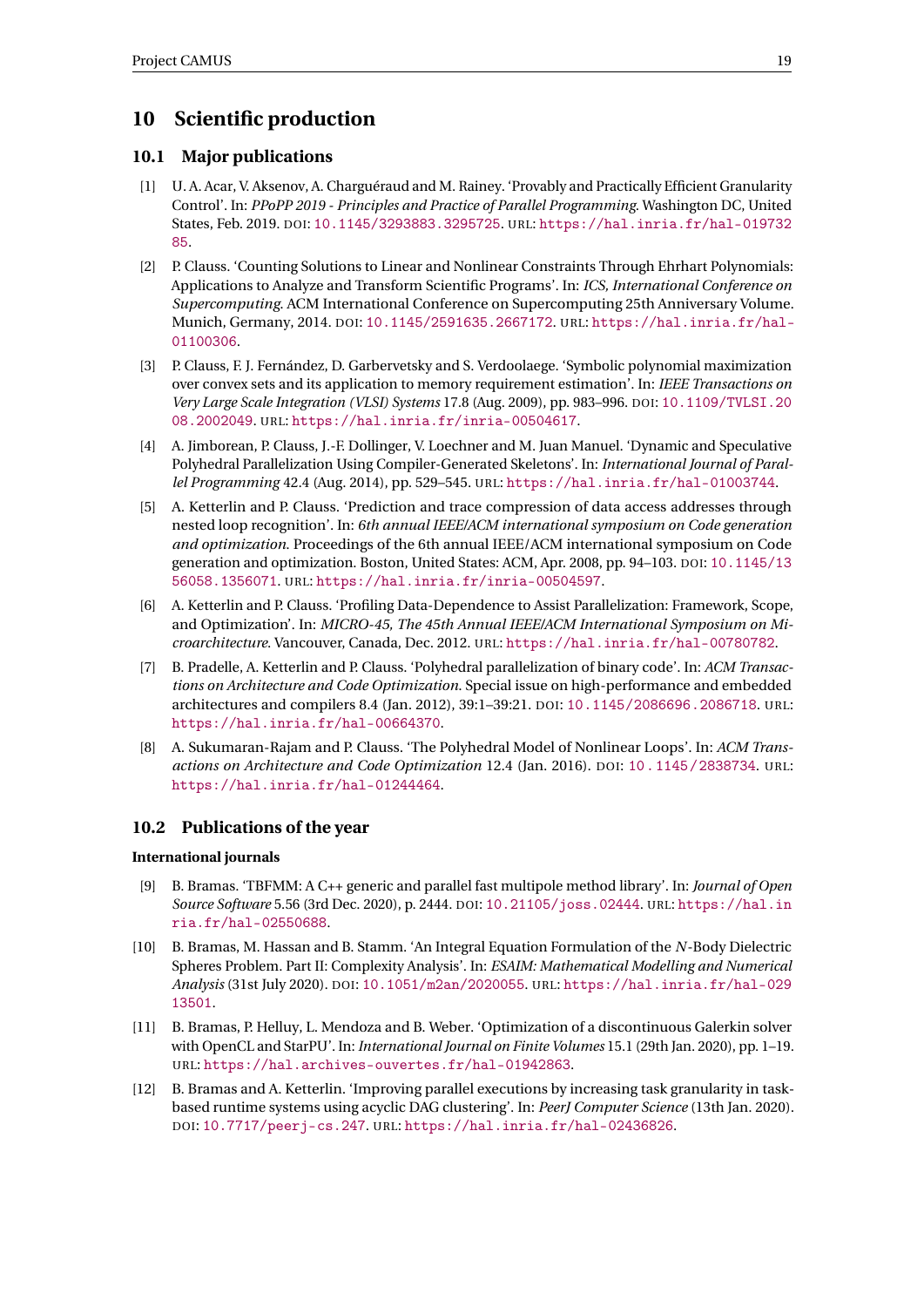- <span id="page-22-3"></span>[13] A. Charguéraud. 'Separation Logic for Sequential Programs'. In: *Proceedings of the ACM on Programming Languages* 4 (2nd Aug. 2020). DOI: [10.1145/3408998](https://doi.org/10.1145/3408998). URL: [https://hal.inria.fr](https://hal.inria.fr/hal-03108936) [/hal-03108936](https://hal.inria.fr/hal-03108936).
- <span id="page-22-5"></span>[14] P. Godard, V. Loechner and C. Bastoul. 'Efficient Out-of-core and Out-of-place Rectangular Matrix Transposition and Rotation'. In: *IEEE Transactions on Computers* (2020). DOI: [10.1109/TC.2020](https://doi.org/10.1109/TC.2020.3030592) [.3030592](https://doi.org/10.1109/TC.2020.3030592). URL: <https://hal.inria.fr/hal-02960539>.
- <span id="page-22-2"></span>[15] C. Ramon-Cortes, R. Amela, J. Ejarque, P. Clauss and R. M. Badia. 'AutoParallel: Automatic parallelisation and distributed execution of affine loop nests in Python'. In: *International Journal of High Performance Computing Applications* 34.6 (14th July 2020), pp. 1–14. DOI: [10.1177/10943420209](https://doi.org/10.1177/1094342020937050) [37050](https://doi.org/10.1177/1094342020937050). URL: <https://hal.inria.fr/hal-02971480>.

#### **International peer-reviewed conferences**

- [16] R. Affeldt, C. Cohen, M. Kerjean, A. Mahboubi, D. Rouhling and K. Sakaguchi. 'Competing inheritance paths in dependent type theory: a case study in functional analysis'. In: IJCAR 2020 - International Joint Conference on Automated Reasoning. Paris, France, 29th June 2020, pp. 1–19. URL: <https://hal.inria.fr/hal-02463336>.
- <span id="page-22-8"></span>[17] J. Gustedt and R. C. Seacord. 'C language mechanism for error handling and deferred cleanup'. In: The 36th ACM/SIGAPP Symposium on Applied Computing (SAC'21). virtuelle, South Korea, 22nd Mar. 2021. DOI: [10.1145/3412841.3442116](https://doi.org/10.1145/3412841.3442116). URL: [https://hal.inria.fr/hal-0305907](https://hal.inria.fr/hal-03059076) [6](https://hal.inria.fr/hal-03059076).
- <span id="page-22-1"></span>[18] R. Lazcano, D. Madroñal, E. Juarez and P. Clauss. 'Runtime Multi-versioning and Specialization inside a Memoized Speculative Loop Optimizer'. In: CC 2020 - 29th International Conference on Compiler Construction. San Diego, United States, 22nd Feb. 2020. DOI: [10.1145/3377555.33778](https://doi.org/10.1145/3377555.3377886) [86](https://doi.org/10.1145/3377555.3377886). URL: <https://hal.inria.fr/hal-02457425>.

#### **National peer-reviewed Conferences**

<span id="page-22-4"></span>[19] G. Kusoglu, B. Bramas and S. Genaud. 'Automatic task-based parallelization of C++ applications by source-to-source transformations'. In: Compas 2020 - Conférence francophone en informatique. Lyon, France, 30th June 2020. URL: <https://hal.inria.fr/hal-02867413>.

#### **Conferences without proceedings**

- [20] T. Baroudi, V. Loechner and R. Seghir. 'Static versus Dynamic Memory Allocation: a Comparison for Linear Algebra Kernels'. In: IMPACT 2020, in conjunction with HiPEAC 2020. Bologna, Italy, 22nd Jan. 2020. URL: <https://hal.inria.fr/hal-02456533>.
- <span id="page-22-0"></span>[21] B. Meister and P. Clauss. 'Uniform Random Sampling in Polyhedra'. In: IMPACT 2020 - 10th International Workshop on Polyhedral Compilation Techniques. Bologna, Italy, 20th Jan. 2020. URL: <https://hal.inria.fr/hal-02425752>.
- <span id="page-22-6"></span>[22] H. Razanajato, C. Bastoul and V. Loechner. 'Pipelined Multithreading Generation in a Polyhedral Compiler'. In: IMPACT 2020, in conjunction with HiPEAC 2020. Bologna, Italy, 22nd Jan. 2020. URL: <https://hal.inria.fr/hal-02456521>.

#### **Scientific books**

- <span id="page-22-10"></span>[23] É. Alepins and J. Gustedt. *Unsequenced functions*. [http://www.open-std.org/jtc1/sc22/wg1](http://www.open-std.org/jtc1/sc22/wg14/www/docs/n2539.pdf) [4/www/docs/n2539.pdf](http://www.open-std.org/jtc1/sc22/wg14/www/docs/n2539.pdf), 12th July 2020, p. 11. URL: <https://hal.inria.fr/hal-02952723>.
- <span id="page-22-9"></span>[24] A. Ballman, A. Gilding, J. Gustedt, T. Scogland, R. C. Seacord, M. Uecker and F. Wiedijk. *Defer Mechanism for {C}*. [http://www.open- std.org/jtc1/sc22/wg14/www/docs/n2542.pdf](http://www.open-std.org/jtc1/sc22/wg14/www/docs/n2542.pdf), 29th Sept. 2020, p. 57. URL: <https://hal.inria.fr/hal-02953399>.
- <span id="page-22-7"></span>[25] J. Gustedt. *A Common C/C++ Core Specification*. [http://www.open-std.org/jtc1/sc22/wg14](http://www.open-std.org/jtc1/sc22/wg14/www/docs/n2522.pdf) [/www/docs/n2522.pdf](http://www.open-std.org/jtc1/sc22/wg14/www/docs/n2522.pdf), 10th May 2020, p. 627. URL: <https://hal.inria.fr/hal-02952700>.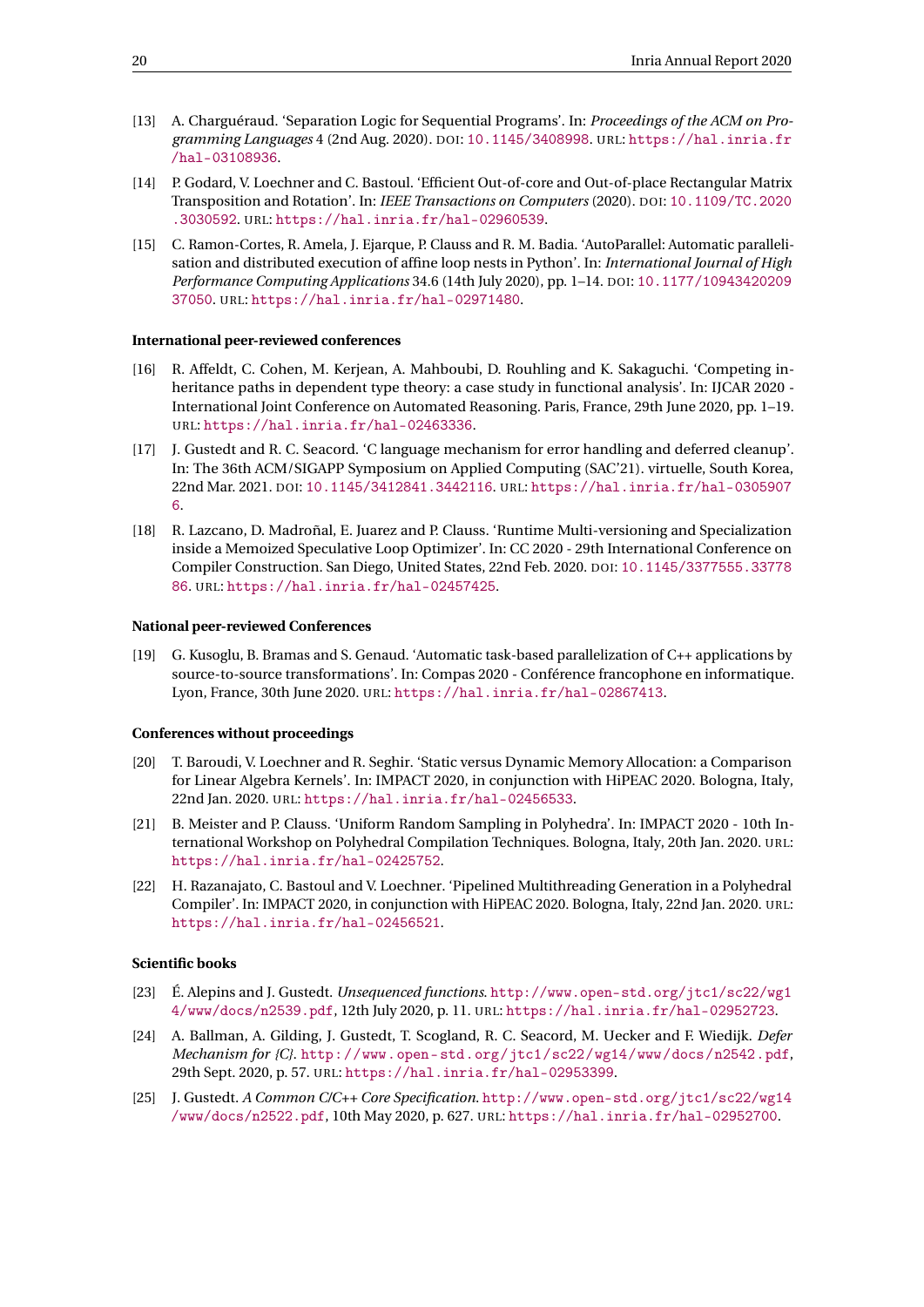<span id="page-23-5"></span>[26] J. Gustedt, P. Sewell, K. Memarian, V. B. F. Gomes and M. Uecker. *A Provenance-aware Memory Object Model for C*. [http://www.open- std.org/jtc1/sc22/wg14/www/docs/n2577.pdf](http://www.open-std.org/jtc1/sc22/wg14/www/docs/n2577.pdf), 4th Oct. 2020, p. 89. URL: <https://hal.inria.fr/hal-02957464>.

#### **Scientific book chapters**

<span id="page-23-3"></span>[27] S. Kobeissi, A. Ketterlin and P. Clauss. 'Rec2Poly: Converting Recursions to Polyhedral Optimized Loops Using an Inspector-Executor Strategy'. In: *SAMOS 2020: Embedded Computer Systems: Architectures, Modeling, and Simulation*. 7th Oct. 2020, pp. 96–109. DOI: [10.1007/978-3-030-60](https://doi.org/10.1007/978-3-030-60939-9_7) [939-9\\_7](https://doi.org/10.1007/978-3-030-60939-9_7). URL: <https://hal.inria.fr/hal-02971434>.

#### **Doctoral dissertations and habilitation theses**

[28] H. Razanajato. 'Polyhedral Code Generation: Reducing Overhead and Increasing Parallelism'. Université de Strasbourg (Unistra), FRA., 24th Sept. 2020. URL: [https://hal.inria.fr/tel-031](https://hal.inria.fr/tel-03125702) [25702](https://hal.inria.fr/tel-03125702).

#### **Reports & preprints**

- [29] B. Bramas and Q. Bramas. *On the improvement of the in-place merge algorithm parallelization*. 26th May 2020. URL: <https://hal.inria.fr/hal-02613668>.
- <span id="page-23-4"></span>[30] C. Flint and B. Bramas. *Finding new heuristics for automated task prioritizing in heterogeneous computing*. 6th Nov. 2020. URL: <https://hal.inria.fr/hal-02993015>.
- [31] J. Gustedt. *C source-to-source compiler enhancement from within*. INRIA, 10th Nov. 2020. URL: <https://hal.inria.fr/hal-02998412>.
- [32] J. Gustedt. *Function literals and value closures: proposal for C23*. ISO JCT1/SC22/WG14, 12th Jan. 2021, p. 25. URL: <https://hal.inria.fr/hal-03106767>.
- [33] J. Gustedt. *Improve type generic programming: proposal for C23*. ISO JCT1/SC22/WG14, 12th Jan. 2021, p. 54. URL: <https://hal.inria.fr/hal-03106758>.
- [34] J. Gustedt. *Lvalue closures: proposal for C23*. ISO JCT1/SC22/WG14, 12th Jan. 2021, p. 8. URL: <https://hal.inria.fr/hal-03106930>.
- [35] J. Gustedt. *Type inference for variable definitions and function returns: proposal for C23*. ISO JCT1/SC22/WG14, 12th Jan. 2021. URL: <https://hal.inria.fr/hal-03106763>.
- [36] J. Gustedt. *Type-generic lambdas: proposal for C23*. ISO JCT1/SC22/WG14, 12th Jan. 2021, p. 10. URL: <https://hal.inria.fr/hal-03106919>.
- <span id="page-23-6"></span>[37] J. Gustedt and R. C. Seacord. *Deferred cleanup and error handling in C*. Inria Nancy - Grand Est, Dec. 2020, p. 19. URL: <https://hal.inria.fr/hal-03090771>.

# <span id="page-23-0"></span>**10.3 Other**

# **Softwares**

[38] [SW ] B. Bramas, *Farm-SVE: A scalar C++ implementation of the ARM® Scalable Vector Extension (SVE)* version 0.1, 24th July 2020. HAL: 〈[hal-02906179](https://hal.archives-ouvertes.fr/hal-02906179)〉, URL: [https://hal.inria.fr/hal-029](https://hal.inria.fr/hal-02906179) [06179](https://hal.inria.fr/hal-02906179), VCS: <https://gitlab.inria.fr/bramas/farm-sve>, SWHID: 〈[swh:1:dir:1d1509453](http://archive.softwareheritage.org/swh:1:dir:1d1509453950e3569b5f55a6dece1da5eeab9572;origin=https://hal.archives-ouvertes.fr/hal-02906179;visit=swh:1:snp:3506821b2a12082a9bcb490b05b446053c9a940d;anchor=swh:1:rev:7f55f2b6c15d89f826730cf89f500d340d4aefa8;path=/) [950e3569b5f55a6dece1da5eeab9572;origin=https://hal.archives-ouvertes.fr/hal-](http://archive.softwareheritage.org/swh:1:dir:1d1509453950e3569b5f55a6dece1da5eeab9572;origin=https://hal.archives-ouvertes.fr/hal-02906179;visit=swh:1:snp:3506821b2a12082a9bcb490b05b446053c9a940d;anchor=swh:1:rev:7f55f2b6c15d89f826730cf89f500d340d4aefa8;path=/)[02906179;visit=swh:1:snp:3506821b2a12082a9bcb490b05b446053c9a940d;anchor=swh](http://archive.softwareheritage.org/swh:1:dir:1d1509453950e3569b5f55a6dece1da5eeab9572;origin=https://hal.archives-ouvertes.fr/hal-02906179;visit=swh:1:snp:3506821b2a12082a9bcb490b05b446053c9a940d;anchor=swh:1:rev:7f55f2b6c15d89f826730cf89f500d340d4aefa8;path=/) [:1:rev:7f55f2b6c15d89f826730cf89f500d340d4aefa8;path=/](http://archive.softwareheritage.org/swh:1:dir:1d1509453950e3569b5f55a6dece1da5eeab9572;origin=https://hal.archives-ouvertes.fr/hal-02906179;visit=swh:1:snp:3506821b2a12082a9bcb490b05b446053c9a940d;anchor=swh:1:rev:7f55f2b6c15d89f826730cf89f500d340d4aefa8;path=/)〉.

# <span id="page-23-1"></span>**10.4 Cited publications**

<span id="page-23-2"></span>[39] C. Bastoul. 'Code Generation in the Polyhedral Model Is Easier Than You Think'. In: *PACT'13 IEEE International Conference on Parallel Architecture and Compilation Techniques*. Juan-les-Pins, France, 2004, pp. 7–16. URL: <https://hal.archives-ouvertes.fr/ccsd-00017260>.